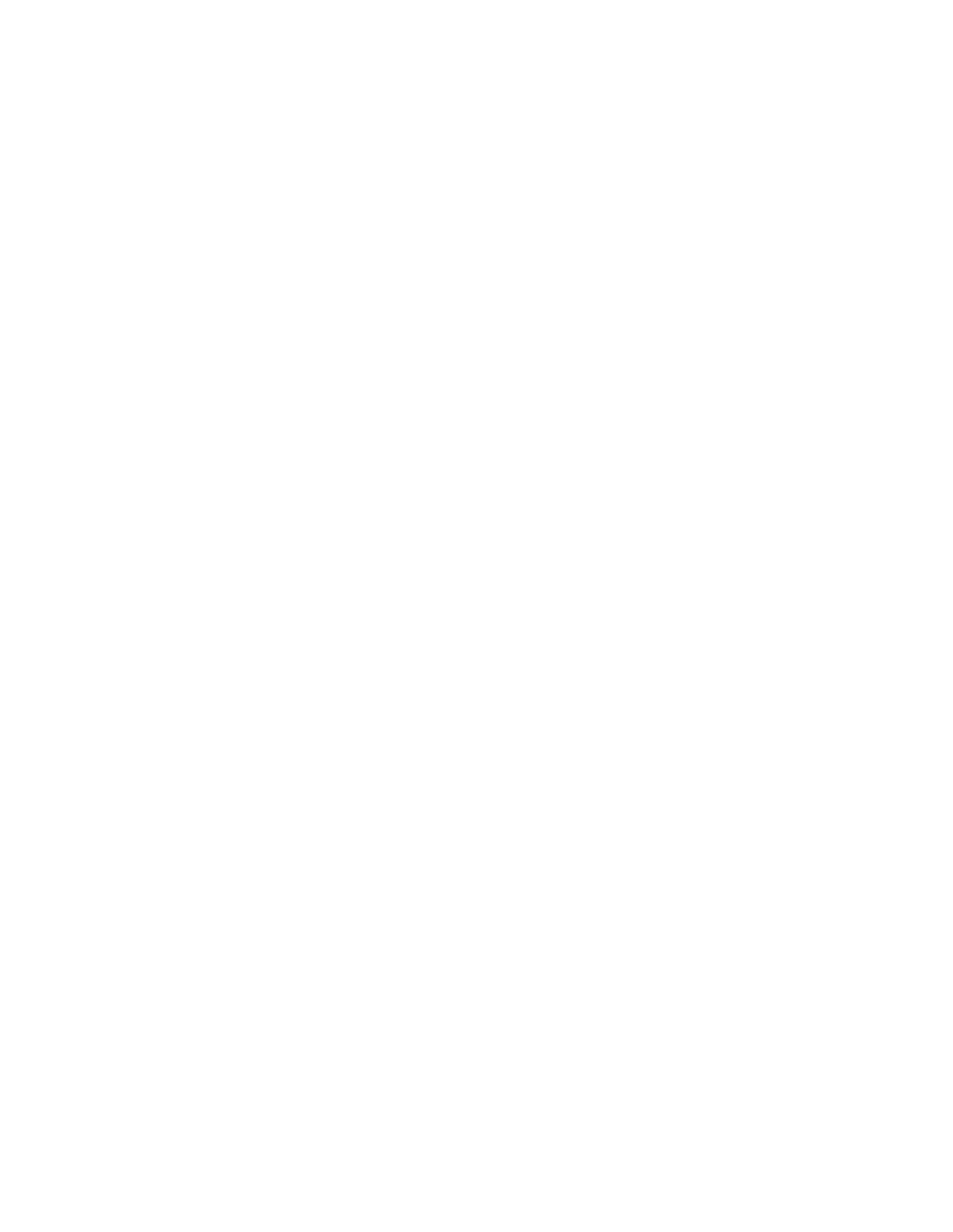# **CONTENTS**

| <b>Introduction</b>                        | 04 |
|--------------------------------------------|----|
| <b>Purpose of This Guide</b>               | 04 |
| What Is Due Diligence?                     | 04 |
| <b>Definitions</b>                         | 05 |
| <b>Overview Summary of Best Practices</b>  | 07 |
| Policy and Governance                      | 07 |
| Pre-planning Considerations                | 07 |
| <b>Emergency Response Plan</b>             | 07 |
| <b>Communication Plan</b>                  | 08 |
| Exercising                                 | 08 |
| Governance                                 | 09 |
| Legislative Standards                      | 09 |
| Local By-laws and Standards                | 09 |
| Policy                                     | 09 |
| <b>Standards Agreement</b>                 | 10 |
| <b>Planning Process</b>                    | 11 |
| <b>Event Planning Team</b>                 | 11 |
| <b>Approval Process</b>                    | 11 |
| Roles and Responsibilities                 | 11 |
| Planning Considerations and Contingencies  | 12 |
| <b>Emergency Response Planning</b>         | 13 |
| Hazard Identification and Risk Assessment  | 13 |
| <b>Event Complexity</b>                    | 13 |
| Location/Venue                             | 13 |
| Crowds                                     | 13 |
| Safety Code Considerations                 | 14 |
| <b>Command and Control</b>                 | 16 |
| <b>Emergency Communications</b>            | 16 |
| Notifications/Activation/Contact Lists     | 16 |
| <b>Interoperable Communication Systems</b> | 17 |
| <b>Public Communications</b>               | 17 |
| <b>Event Emergency Warning System</b>      | 17 |

| <b>Weather Monitoring for Mass Gatherings</b>             | 18 |
|-----------------------------------------------------------|----|
| Shelter-in-place and Evacuation Planning                  | 18 |
| <b>Shelter in Place</b>                                   | 19 |
| Evacuation                                                | 19 |
| Site Map/Plan                                             | 19 |
| <b>Mass-Casualty Event</b>                                | 20 |
| <b>Debriefing and Corrective Action Plans</b>             | 21 |
| Risk                                                      | 21 |
| <b>Recommended Policy</b>                                 | 21 |
| <b>Appendices</b>                                         | 22 |
| Event Information                                         | 22 |
| Risk analysis                                             | 23 |
| <b>Event Contact List</b>                                 | 25 |
| Typical Events in ______ Community That<br>Require an ERP | 26 |
| <b>Medical and Health-related Considerations</b>          | 27 |
| Special Event Application Form                            | 30 |
| Special Event Bylaw                                       | 33 |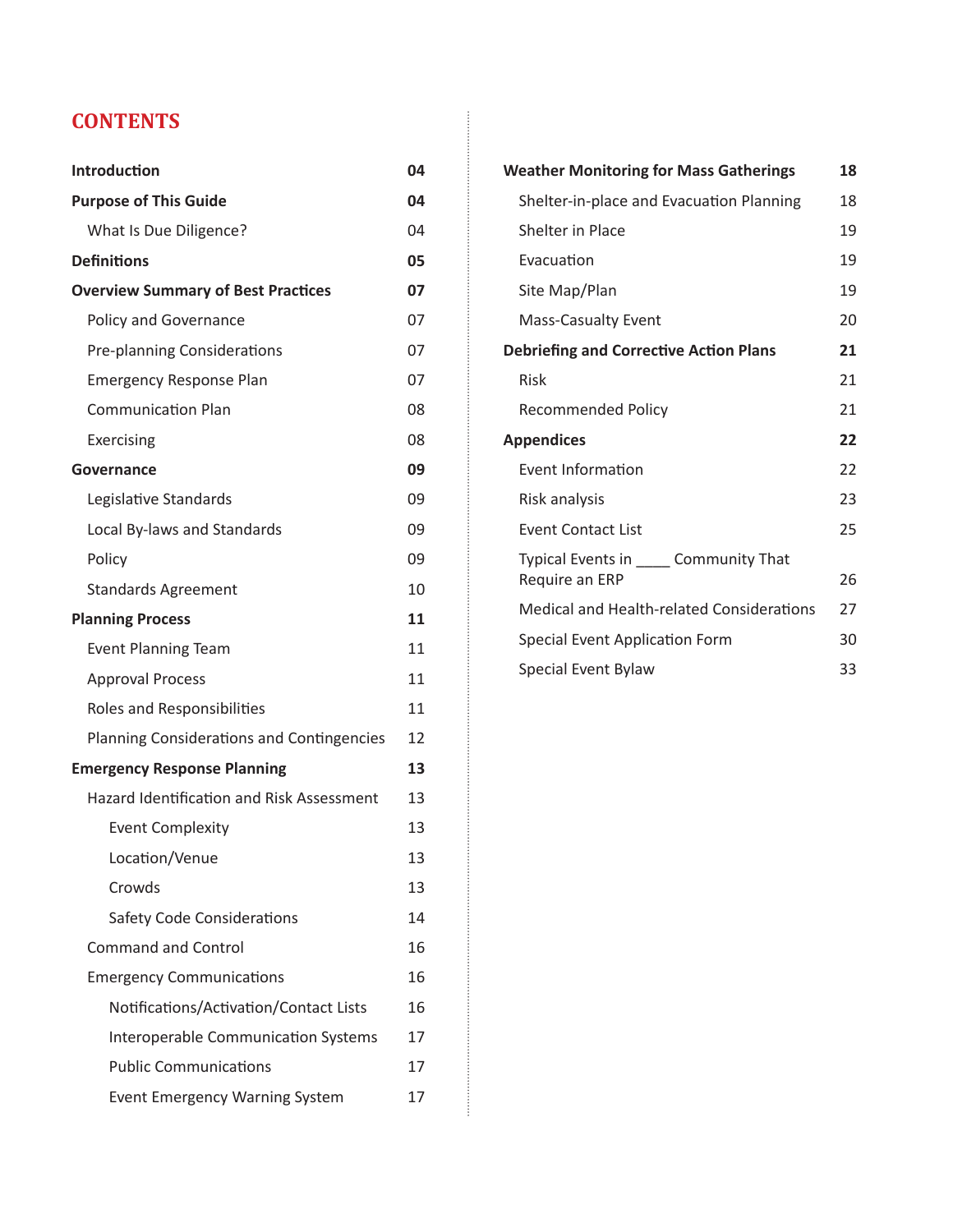## <span id="page-3-0"></span>**INTRODUCTION**

## **Purpose of This Guide**

The Nova Scotia Emergency Management Office worked with Nova Scotia's Association of Municipal Administrators to develop Community Event Emergency Response Planning. The guide is to assist emergency managers and event planners in communities across Nova Scotia. It incorporates tools and strategies to help municipalities with every stage – from concept through to completion of the event.

Recent events in Nova Scotia, throughout Canada, and around the world have heightened the need to provide event and emergency response planners with the tools and processes to plan and respond to potential risks during an event. The guide is not intended to replace existing municipal plans but rather to complement community event emergency response planning by

- identifying the need for a joint municipal/provincial/event planning group
- assessing risk prior to the event and linking mitigation efforts to plans to respond to emergencies or establishing hazard specific plans as identified
- establishing the linkages between the event and local community emergency managers

Best practices information was gathered from municipalities alongside Canadian federal and provincial government departments. The intent was to build a relevant guide that can be used and understood regardless of the event size, time, or place – by any municipality, event organizer, or venue operator.

## **What Is Due Diligence?**

It is the level of judgment, care, prudence, determination, and activity that a person would reasonably be expected to do under particular circumstances. As applied to an emergency program, due diligence means that all reasonable precautions are taken to address public safety risks, including during response to an emergency. This duty also applies to situations that are not addressed elsewhere in the occupational health and safety legislation.

Due diligence is important as a legal defence. If charged, a defendant – who could be YOU! –may be found not guilty if he or she can prove that due diligence was exercised. In other words, a defendant needs to prove that all precautions, reasonable under the circumstances, were taken to provide the necessary services and procedures in emergency response and recovery.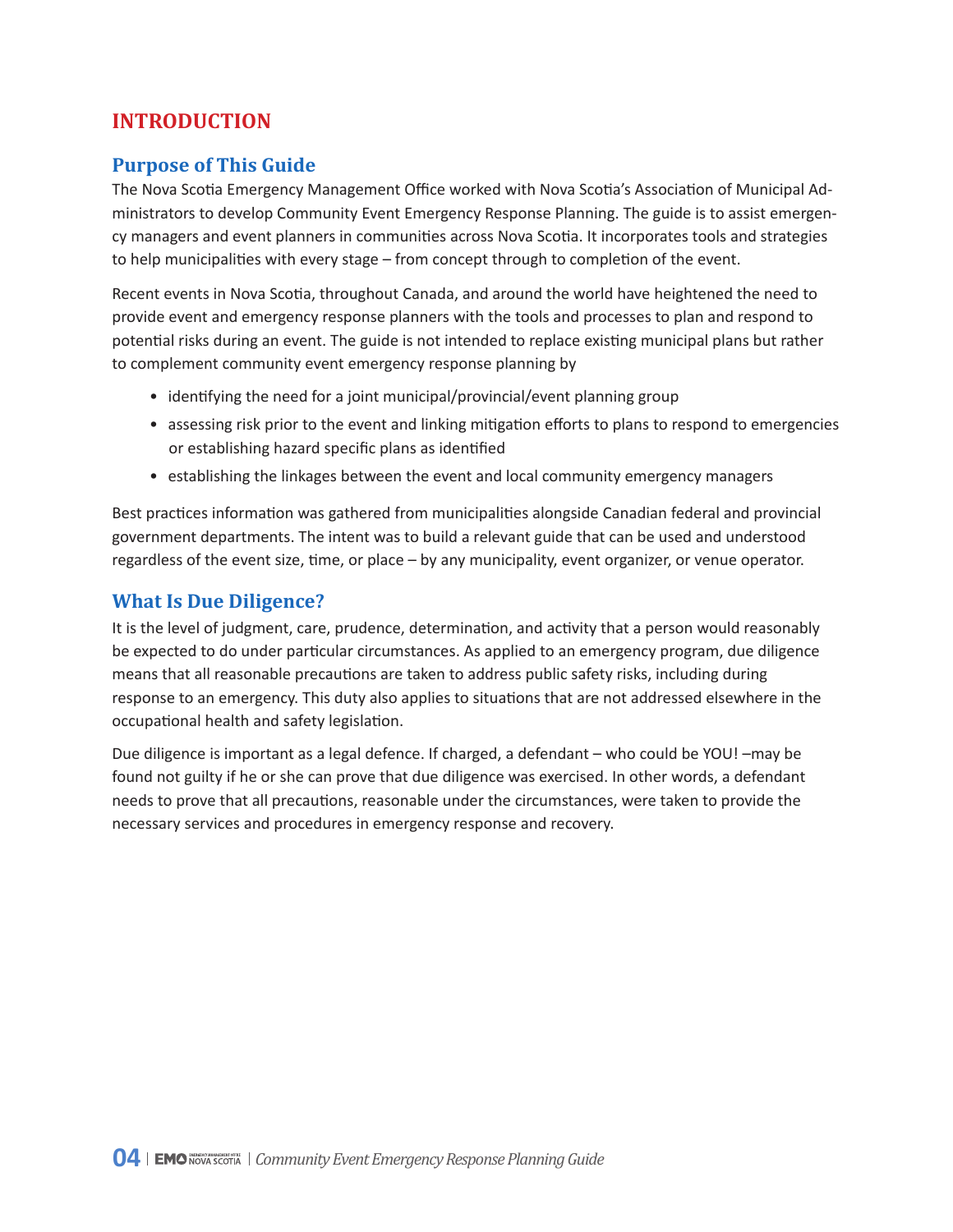## <span id="page-4-0"></span>**DEFINITIONS**

#### **Consequence Management**

Actions taken for mitigation, preparedness, response and recovery with regard to emergencies, except human-induced intentional threats, and for response and recovery in respect of human- induced intentional acts

#### **Disaster**

An event that results in serious harm to the safety, health, or welfare of people, or in widespread damage to property.

## **Emergency Response Action Plan (Emergency Response Plan / ERP, or Emergency Action Plan / EAP)**

A formal planning document that outlines roles, responsibilities, contacts, planned actions, and procedures to be followed in the event of a major emergency or disaster at an event (planned or unplanned).

#### **Event Incident Response Team**

Consists of incident command, including, as required, command post staff of fire, police, medical agency representatives, event staff (ICS: Incident Commander, who may also act as Planning Section Chief; Operations Section Chief, responsible for ops and agency communications, Logistics Section Chief, responsible for resource requests and allocation), and command staff of information officer, safety officer, and liaison officer.

#### **Hazard**

A potentially damaging physical event, phenomenon, or human activity that may result in loss of life, injury, property damage, social and economic disruption, or environmental degradation.

#### **Incident Command System (ICS)**

A standardized on-site management system designed to enable effective and efficient incident management by integrating a combination of facilities, equipment, personnel, procedures, and communications operating within a common organizational structure.

#### **Incident Commander (IC)**

A person who, once the position is activated, has authority for all emergency response operations within the venue. Could be the producer, event organizer, appointed First Responder, or other. This position can change as the incident expands or contracts.

#### **Mass Gathering**

A congregation of people at an event or activity where there is potential to place exceptional demands on, or have impact on, the community and its services and resources. Such events can be pre-planned or spontaneous, attracting a relatively large number of people in a confined area (either indoor or outdoor).

#### **Mitigation Strategy**

The Canadian Standards Association defines mitigation as "actions taken to reduce the risks and impacts posed by hazards." The document provides examples of mitigation strategies, including adopting current building codes in development proposals; recognizing, removing, or reducing the potential consequences of the hazard; and reallocating resources to deal with these strategies. It is recommended that the event emergency planning group incorporate strategies such as up-to-date site plans, defined access and egress routes, mutual aid agreements, and multi-agency response coordination plans. Details are available in the CSA's Z1600-08 document.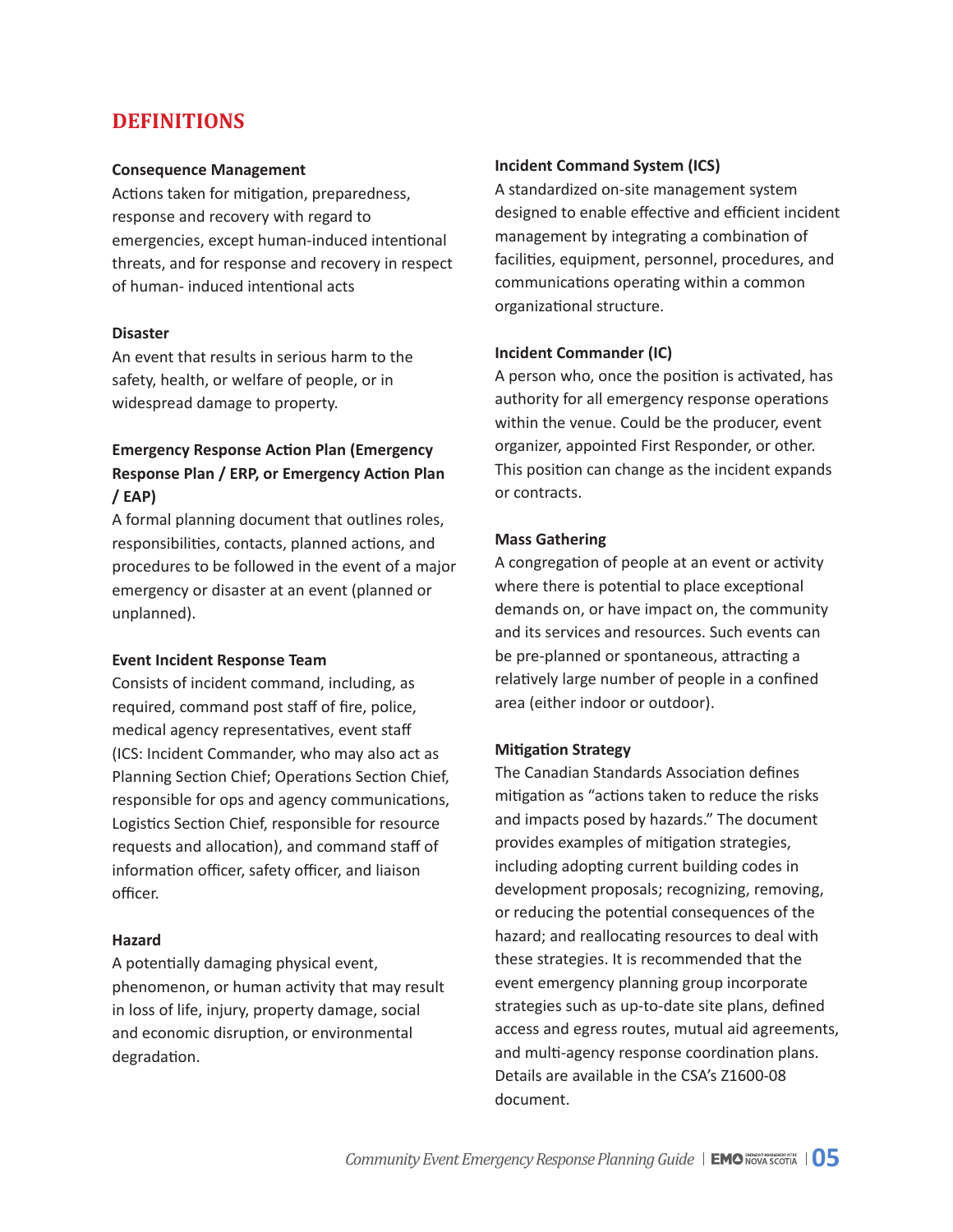#### **Municipal Emergency Plan (MEP)**

The formal emergency response plan required by legislation of all local governments, which includes activation, notification, and roles and responsibilities.

#### **Risk**

A measure of the probability and severity of adverse effects that result from exposure to a hazard or hazards.

#### **Threat**

The presence of a hazard and an exposure pathway. Threats may be natural or humaninduced, either accidental or intentional.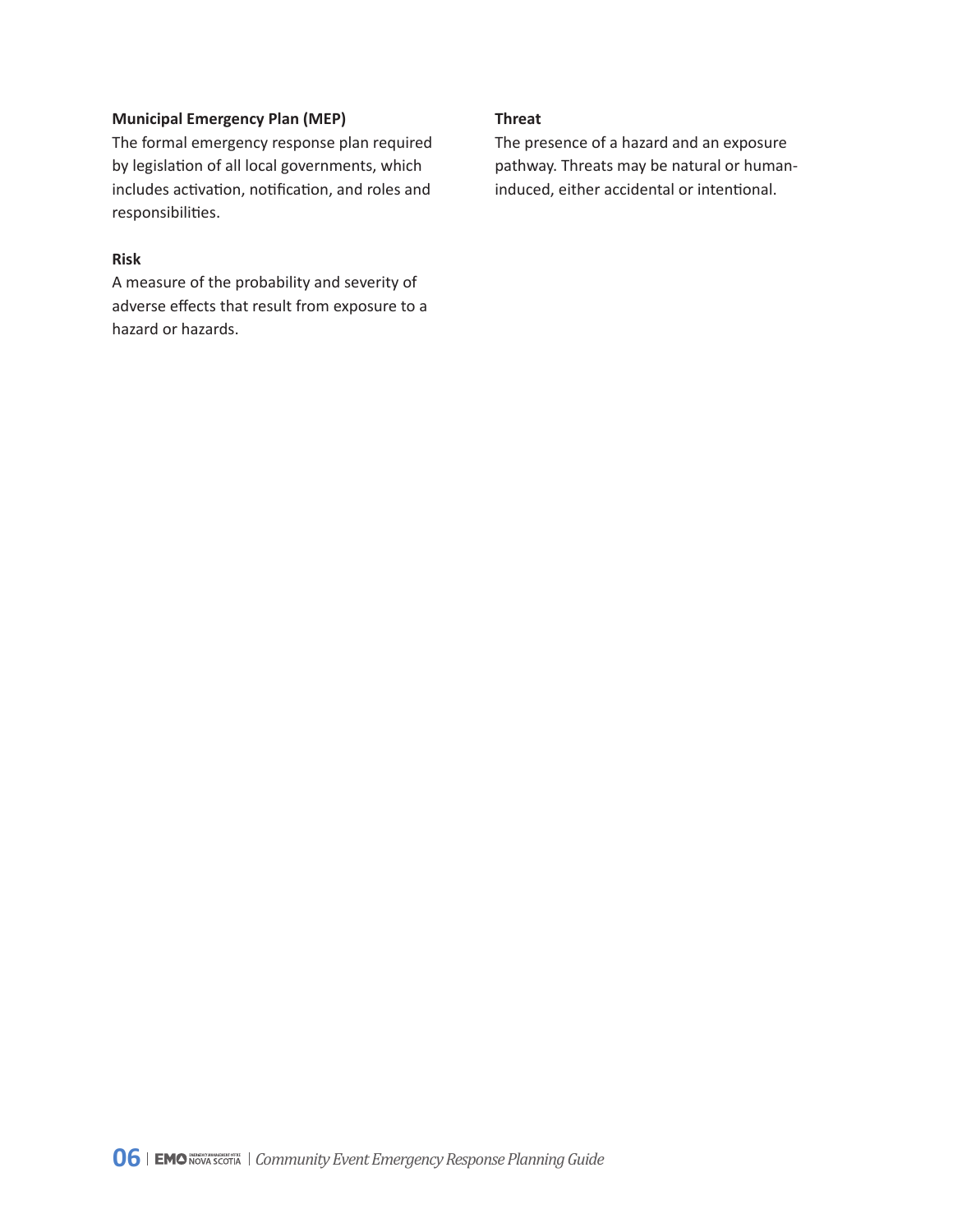# <span id="page-6-0"></span>**OVERVIEW SUMMARY OF BEST PRACTICES**

## **Policy and Governance**

- Every municipality should have guiding principles for the planning, implementation, management, and emergency response for all mass gatherings, including festivals and events.
- Accountability for the outcomes of the event should be clearly identified.
- An approval process for emergency response plans should be determined.
- Legal ramifications of risks and threats should be understood.

## **Pre-planning Considerations**

- Approval process for obtaining required permits and licences.
- Review of by-laws impacting the event.
- Know the audience demographics and plan for expected behaviour (e.g.; alcohol availability).
- Based on type of event, identify hazards, risks and threats and develop a mitigation plan for protection of life, property and the environment.
- Identification of roles and responsibilities of event organizers.
- To establish the organization, coordination procedures and response patterns in the provision of security services in support of responses to events. The plan focuses on the provision of security during the consequence management phase of managing events. It is not applicable to the provision of protective security during Major Events. Security is a major concern in planning responses to events. Experience has demonstrated that response and recovery efforts will be hindered and first responders, victims, property and, evidence put at risk if the event site is not secured.

## **Emergency Response Plan**

- Build a site map identifying areas of access and evacuation routes.
- Identify roles and responsibilities of event organizers and response personnel before, during and after an emergency or disaster.
- Determine an evacuation and sheltering plan including muster points in consideration of weather, risk and type of emergency.
- Determine incident Command and Control and how emergency responders will communicate.
- Have a medical and mass-casualty plan.
- Have a safety and security plan.
- Ensure monitoring of weather, news, social media and other factors.
- List emergency equipment available on site, and provide resource lists from mutual aid or supporting agencies.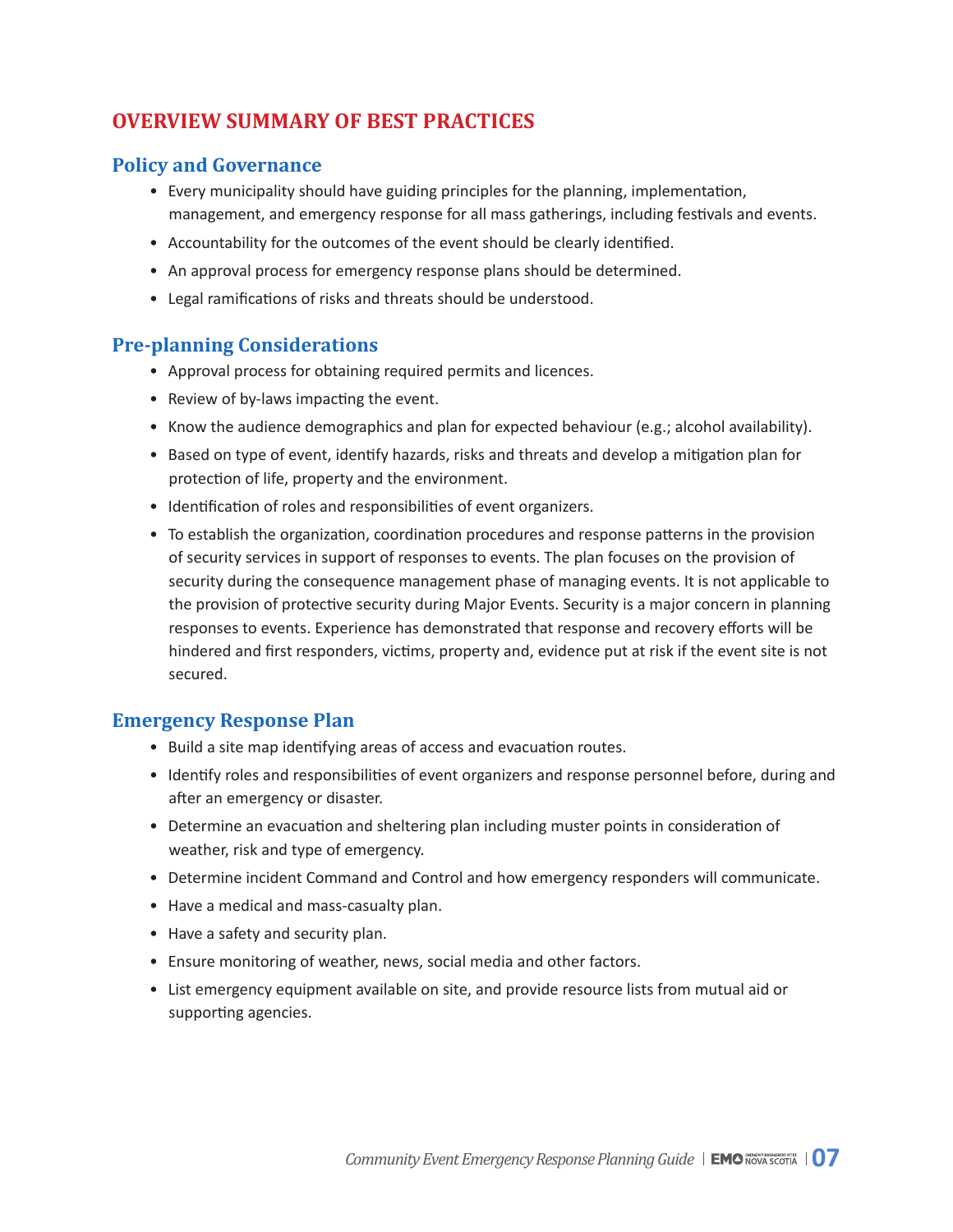## <span id="page-7-0"></span>**Communication Plan**

- Ensure contact lists and numbers are readily available for all event organizers, as well as emergency coordination and first response personnel.
- Determine what public communication systems will be used and how emergency communications will be delivered to event attendees (including pre-scripted messaging to be delivered in the event of an emergency).
- Determine how and who will manage the media.
- The event plan should clearly identify the roles and responsibilities of event and municipal public information (media) staff, including: strategies on media releases, triggers to engage a media center and opportunities for event and municipal communications staff to work together to insure accurate and timely information flows.

## **Exercising**

• Practical discussion of event coordinators and coordination response personnel prior to the event will familiarize people with emergency response plans and identify operational gaps.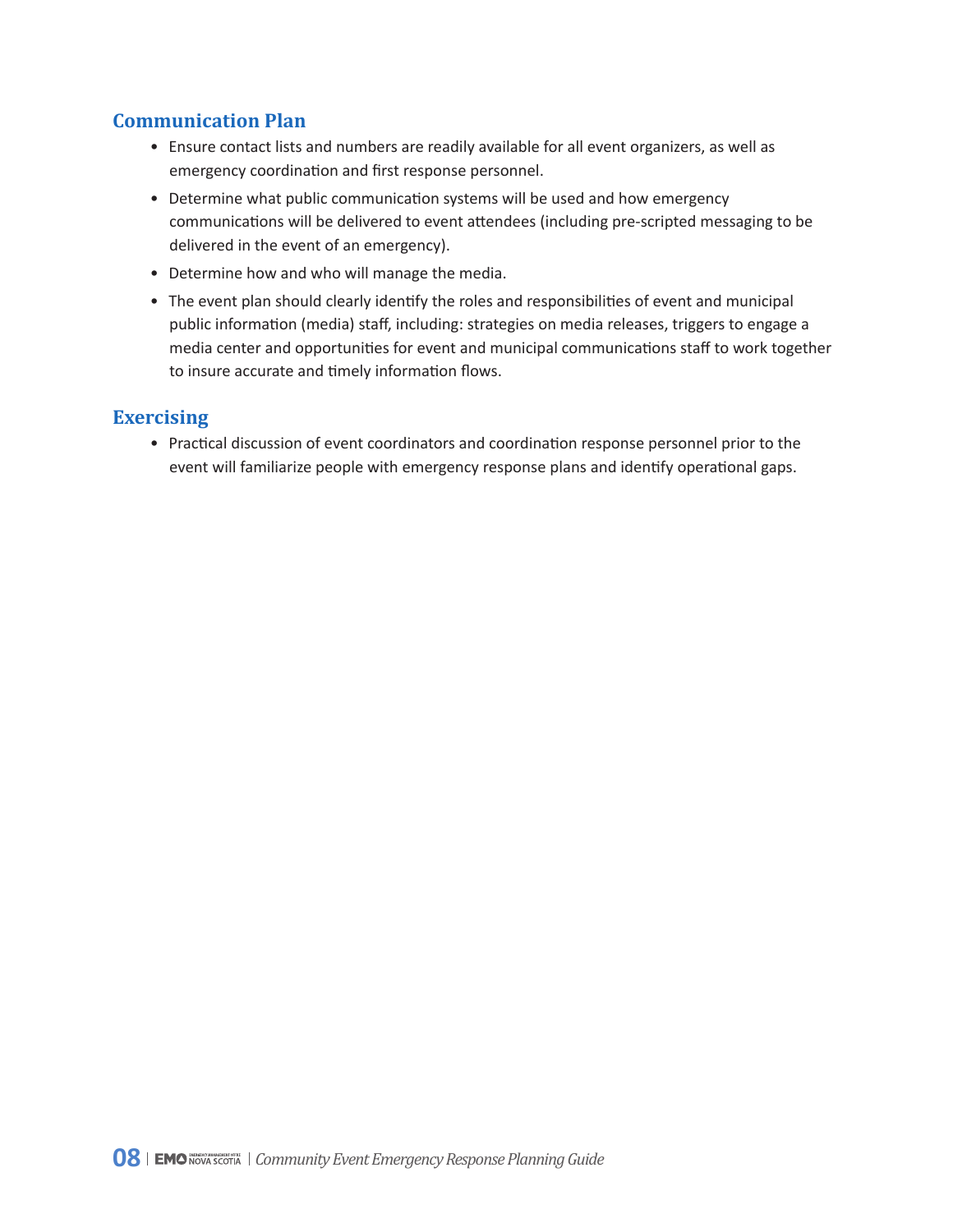## <span id="page-8-0"></span>**GOVERNANCE**

## **Legislative Standards**

The Province of Nova Scotia has an Emergency Management Act, which includes the following under section 10:

#### **Powers and duties of municipalities**

10 (1) Within one year after the coming into force of this Act, each municipality shall

(a) subject to the approval of the Minister, establish and maintain a municipal emergency by-law;

(b) establish and maintain a municipal emergency management organization;

(c) appoint a coordinator of the municipal emergency management organization and prescribe the duties of the coordinator which shall include the preparation and coordination of emergency management plans for the municipality;

(d) appoint a committee consisting of members of the municipal council to advise it on the development of emergency management plans; and

(e) prepare and approve emergency management plans.

(2) The municipality may

(a) pay the reasonable expenses of members of the organization or members of the committee appointed pursuant to clause (b) or (d) of subsection (1);

(b) enter into agreements with and make payments to persons and organizations for the provision of services in the development and implementation of emergency management plans; (c) enter into an arrangement or agreement with any other municipality respecting a common organization, plan or program;

(d) appropriate and expend sums approved by it for the purpose of this Section. 1990, c. 8, s. 10; 2005, c. 48, s. 6.

## **Local By-laws and Standards**

All pre-planned mass gatherings or special events must adhere to municipal by-laws and standards and ensure that all permits, licences and other approvals are obtained.

## **Policy**

Municipalities should consider developing a policy that officially supports special events in the community and which endorses the value and benefit in supporting community events. It should also demonstrate alignment to other significant municipal policies. The policy provides the framework for supporting mass gatherings in the community.

A policy provides a clear understanding of accountability, which will help identify roles and responsibilities for the municipality and community event organizers. It is also a guide for employees who are responsible for community events and who work with community organizations. It is recommended that policy include sections on:

- the purpose of hosting and supporting special events
- definitions designed for the particular municipality and that also align with industry standards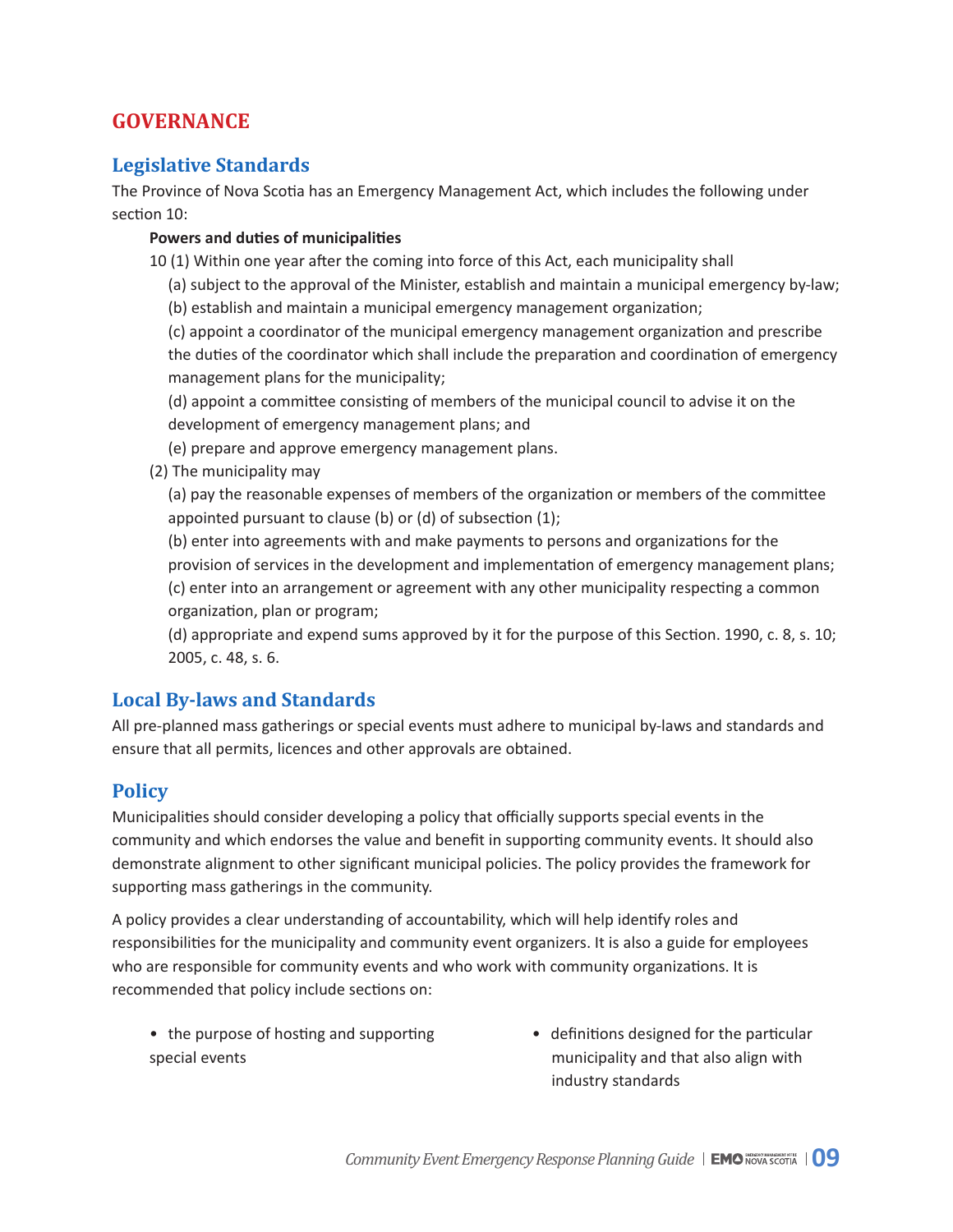- <span id="page-9-0"></span>• definitions for municipal hosted events, community events, co-sponsored events, and subsidy requests
- guiding principles
- outcomes and benefits that support the value of community special events
- roles and responsibilities
- a management framework/process for approvals

## **Standards Agreement**

Based on policy, the municipality will want to have a legal agreement with event organizers that outlines indemnification, insurance obligations, agreement to comply with all by-laws, and requirements for ongoing communication of changes to scope and risk of the event. This is usually done by way of an application process.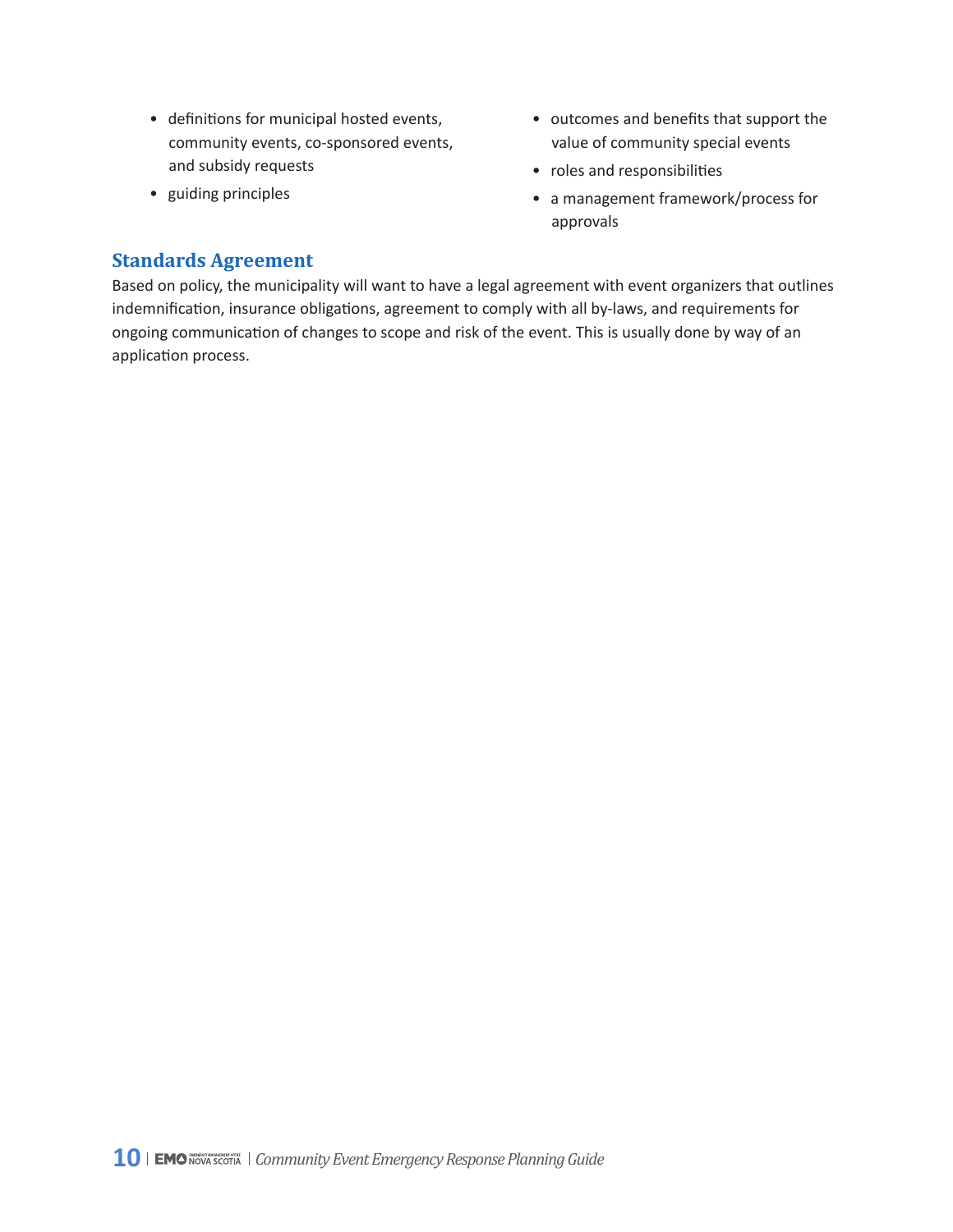## <span id="page-10-0"></span>**PLANNING PROCESS**

Depending on the complexity of the event, planning may begin several weeks or months in advance. It is important that emergency response plans are considered and built concurrently with all other event planning. As decisions are being made related to the what, where, when, why, and how of the event, an on-going dialogue should include the hazards, risks, threats, mitigations, and contingencies that affect the safety and security of people, property, and the environment. A timeline should be added to the application process if one is in place for the municipality.

#### **Event Planning Team**

It is critical that all pre-planned events have some sort of event planning team with some degree of experience, expertise, and training, the degree to which depends on the complexity of the event. Small community events may consist of a few people with some experience organizing community-based events. Larger events that may draw people from outside the municipality may have numerous levels of organizational structure and may require people with specific expertise. All plans should include local emergency response personnel from emergency management, police services, fire services, EHS, EMONS, and municipal staff.

#### **Approval Process**

Every municipality should have an event application form that all event organizers complete and an approval process to ensure that all services that may be called upon to assist or respond are aware of the event details. The application form requires the event organizers to develop and document more detailed information about their event including how they will manage security and what they will do in the event of an emergency. The following are examples of what could be included:

- site and route maps, including access and egress
- command and control structure and activation
- communications procedures during the event and for emergencies, including media management
- contingency plans for weather
- evacuation and shelter-in-place plans
- transportation and parking plans
- medical and lost person procedures

#### **Roles and Responsibilities**

Event team members, municipal staff, and emergency management and response personnel need a clear understanding of their roles and responsibilities both during the normal course of an event and in response to an on-site incident.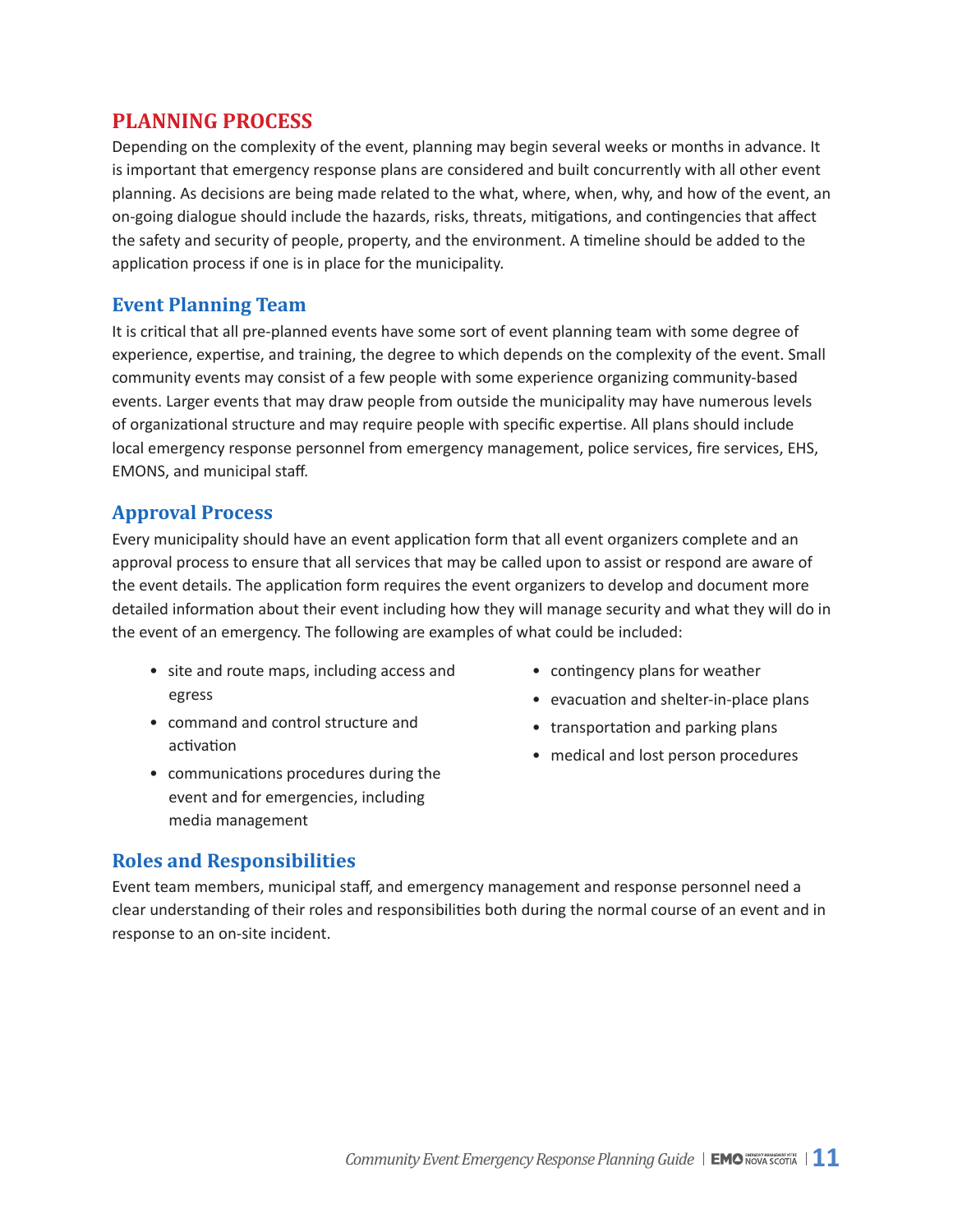## <span id="page-11-0"></span>**Planning Considerations and Contingencies**

Listed below are some of the key planning considerations for mass gatherings that will support an emergency response plan.

#### **Infectious Disease Planning**

During periods of infectious disease outbreaks or pandemic concerns, serious consideration must be given to health risks. Organizers should work in close collaboration with local public health officials and emergency management personnel to assist with risk assessment and mitigation for large events.

#### **Medical Services**

On the site of an event it will be important to consider the many options you have to provide medical and first aid services. Consultation with Emergency Health Service (EHS) providers will help organizers determine the appropriate onsite medical service delivery options. Organizers should consult their local EHS support staff to ensure that routes for ambulances will meet everyone's needs if there is a medical emergency.

Volunteer organizations such as the Red Cross and St. John Ambulance may be willing to attend and provide first aid care to people who become injured or ill at an event. However, EHS should be involved with any medical plans.

#### **Transportation**

In many cases, traffic flow and parking entrances and exits are clearly established and have adequate and proper signage. However, traffic and parking control may be a factor at any event where flow patterns are not established,

causing congestion and negative impacts on the surrounding community. In the event of a mass evacuation, transportation corridors must be kept clear, traffic patterns must flow quickly from an event venue, and evacuations from parking lots must be kept orderly and non-aggressive. Speak to the venue owners/operators to find out if they have contingency plans for large numbers of people leaving a site, and ensure there is adequate parking and traffic signage so people are clear about exit routes. Public transportation must also provide quick and easy access to and from the venue. It would also be beneficial to have a contact in public transit or contracted transportation services to ensure availability of additional transportation resources if required. The Nova Scotia Department of Transportation, Infrastructure and Renewal, and the local public works or traffic authority should be consulted to approve transportation plans.

#### **Lost Persons Services**

Identify a lost persons station and ensure that participants are aware of the location. The loss of a child can cause panic, which can be dispelled quickly if loved ones know where to go to retrieve a child or get help locating a child. This service should also be able to communicate to key personnel throughout the venue to be on the look-out for a lost child, further reducing panic for parents and improving the chances that the child will be found quickly and without incident.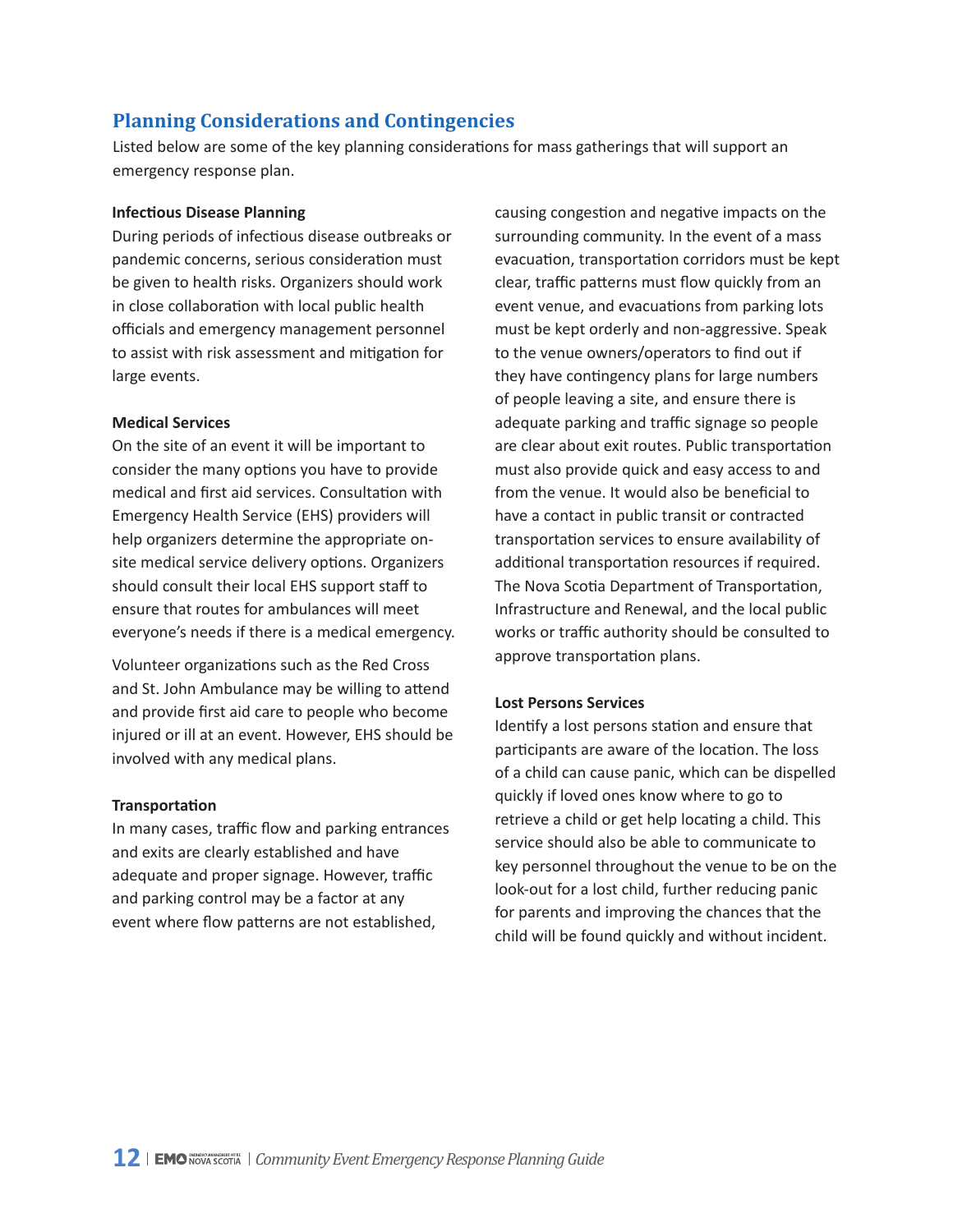## <span id="page-12-0"></span>**EMERGENCY RESPONSE PLANNING**

## **Hazard Identification and Risk Assessment**

Potential hazards must be taken into consideration when developing an event emergency response plan. When completing the Hazard Vulnerability and Risk Assessment, it is important to remember that mass gatherings are by definition a congregation of people at an event or activity, generally a high concentration of the local and visiting population in a limited area of the community. Therefore, consideration should be given to the capacity of response agencies to respond to events affecting the population at the site and the concurrent events in the rest of the community. To ensure capacity to respond, planners should look at resource availability and event requirements, maintaining that capacity through mutual aid or contract services as required.

When determining the Hazard Vulnerability and Risk Assessment (HVRA) for the event, the planning team needs to analyze both the municipal HVRA and the event to identify potential hazards to both the event and community, and their probability of occurrence.

#### **Event Complexity**

Events can be classified into different complexities, which helps identify the level of risk expected. Community-based family events are unlikely to create disturbances leading to an emergency or crisis situation, whereas some music events could cause a different situation. To evaluate the level of risk for event type, several factors must be considered including:

- age and type of groupings (families, youth, seniors, etc.)
- potential criminal activity
- alcohol either sold at, or at risk of being brought into, the event

#### **Location/Venue**

Events can be held indoors or outdoors, each of which can present challenges. An evaluation of the venue must consider how to best protect the health and safety of participants and staff in the event of emergency.

#### **Crowds**

Crowds are defined by the physical structure and common purpose by which people come together. They bring a set of emotions to an event and are therefore complex social structures that can be analyzed and categorized.

Crowds that gather on behalf of a grievance or conflict, including sports events, can involve herding behaviour that turns violent. When a crisis occurs, the individuals and small family or friendship units that make up a crowd can become panicked or crazed, possibly causing them to want to "escape" or "fight." A mass of individual people may now have the following characteristics:

- Individuals attempt to move faster than normal.
- Interactions between individuals become physical.
- Exits become arched and clogged.
- Escape is slowed by fallen individuals serving as obstacles.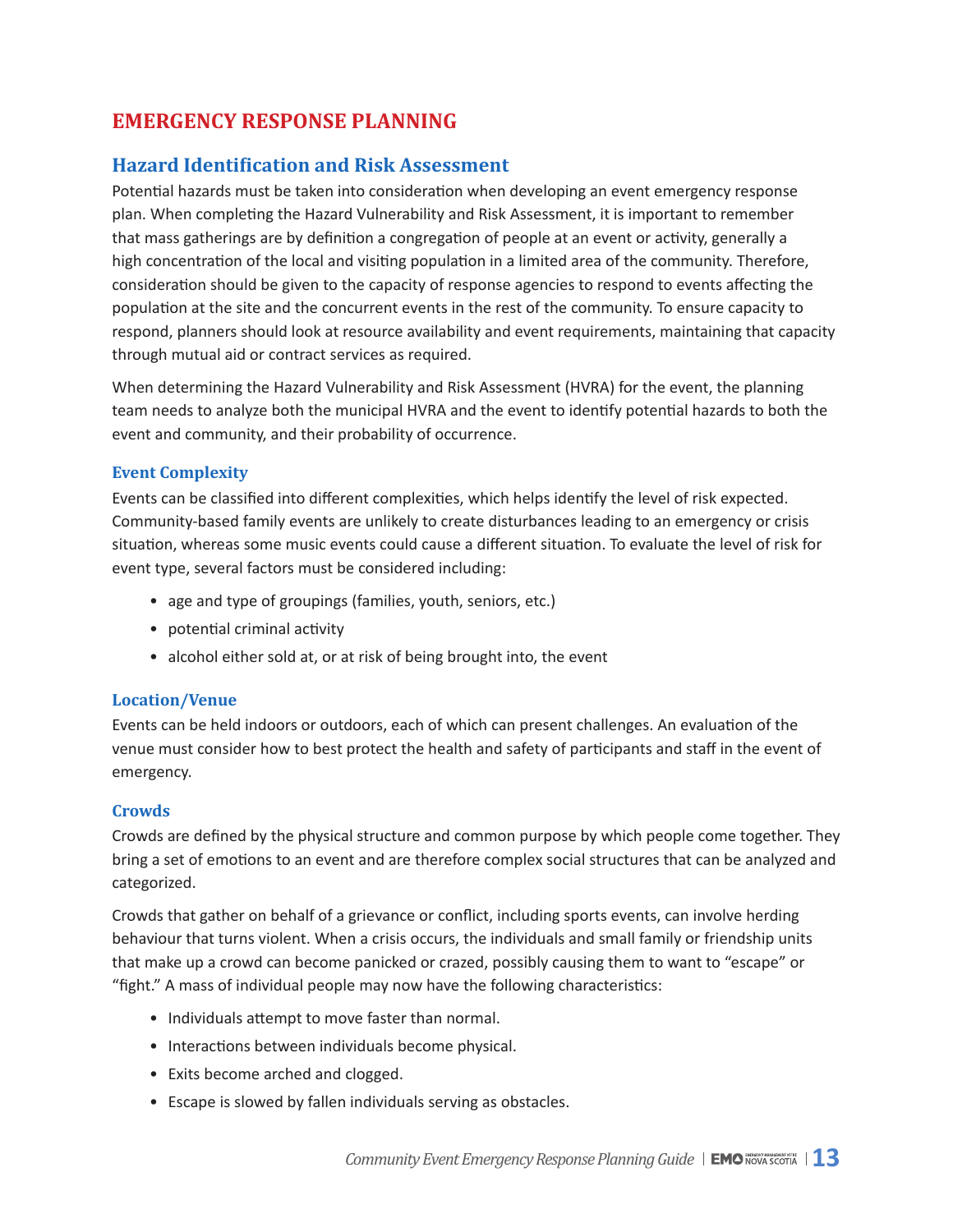- <span id="page-13-0"></span>• Individuals display a tendency toward mass or copied behaviour.
- Alternative or less-used exits are overlooked.

#### **Safety Code Considerations**

Organizers need to consider what performance facilities and special structures are needed and consider the provincial safety-codes system when the infrastructure (temporary or permanent) is being put in place at the site of a mass-gathering event. Since the usage of many of the structures and places may be temporary it may not be obvious that the safety codes, acts, and related regulations contain requirements to protect our safety. In some cases permits for the construction of these structures are required. The requirement for permits is largely in place to insure the involvement of a building inspector. The building inspector will determine if things like load bearing capacities, occupant loads, evacuation or egress routes, fire and emergency plans, barrier free access, sanitation facilities and access for emergency vehicles have been addressed. Permits may be obtained through a municipal building inspector, The Provincial Office of The Fire Marshal or NS Department of Labour and Advanced Education

Examples of temporary structures that may be regulated by the Safety Codes Act include:

- stages or overhead structures that are used in conjunction with the stage
- pools / hot tubs
- temporary gas and electrical systems
- mobile concessions (including fuel, electrical, and fire-protection systems)
- amusement rides
- enclosures, including fences around events where access is restricted for various reasons, such as the requirement for admission to be paid, sale of liquor, or safety of event participants and staff.

Existing permanent structures may require a permit if the use or occupancy of the building is going to change as a result of the event. An example of this could be the use of an arena for an event where the ice surface is used for seating for a performance, social event (licensed or otherwise), ceremony, or meeting. Even if a permit is not required, changing the location of most of the occupants, or increasing the number of occupants in non-planned locations, likely requires additional planning for proper and safe exiting, additional washrooms, etc., and potentially having to remove or modify arena glass, boards, etc.

Other activities likely to require a permit and/or the involvement of a safety-codes professional would include displays of pyrotechnics, or fireworks. These usually require the approval of the fire department or a fire-safety-codes professional.

In all instances, it is suggested that, unless a facility is purpose-built for the mass-gathering events anticipated (such as an amusement park), some change in the type, scope, or volume of usage will result in a need to evaluate any building, structure, or place used temporarily for such purposes. Evaluation should focus on the following: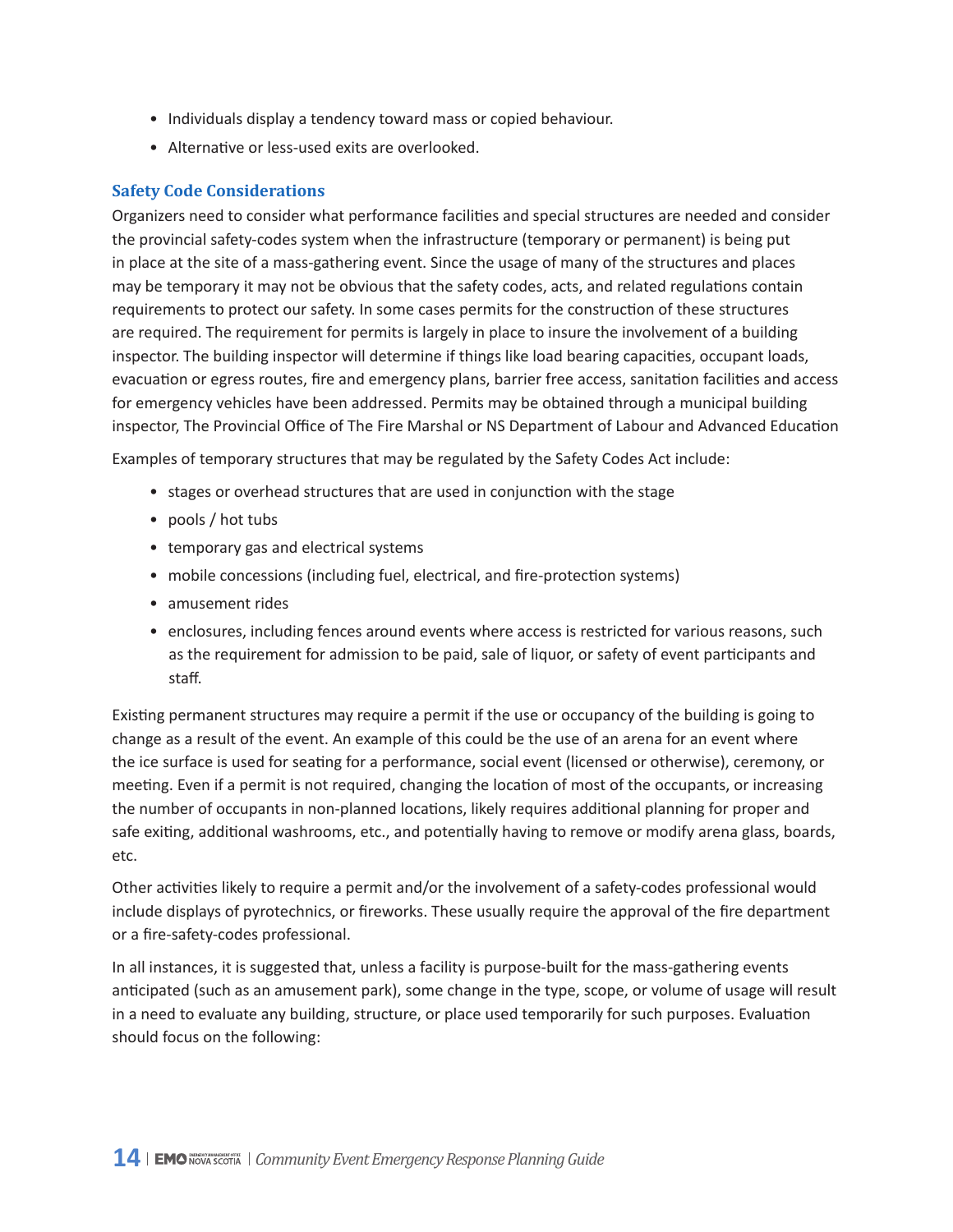#### **Activities**

- What activities are expected to take place?
- Do those activities involve any specific or general risks to the participants or spectators (e.g., flame effects, animals, motorized equipment, extreme noise, light or heat, hot work)?
- Does the setup, maintenance, or take down of equipment for the event pose any specific or general risks (e.g., use of forklifts, cranes; installation of temporary electrical power; refuelling of generators, engines, propane tanks)?
- Is there liquor service, food service, dancing, etc.?
- Is there preparation of food (or other products) on site?
- Does the event bring into an indoor space equipment normally designed for and found outdoors?

#### **Audience/Participants**

- What ages (or range of ages) are likely to attend?
- Is there any process to limit numbers of attendees/participants (ticket purchase, etc.)?
- Are there different locations/facilities/ equipment at the event location that will be used by different age groups?
- Are there identifiable portions of the

 attendees who could have trouble taking actions for self-preservation, with or without directions? This could include children, those with physical or cognitive challenges, and persons with service animals.

• Will any parts of the event involve participation of, or attendance by, people who might be considered VIPs?

#### **Facilities/Buildings/Equipment**

- Is the event taking place in a facility normally used for assembly-type purposes?
- Is the event similar to the activities that normally take place within the venue?
- Does the event involve placement or erection of temporary equipment or structures?
- Have occupant loads been determined in terms of the Building Code, Fire Code, and possibly the Liquor Control Act by the appropriate authorities?
- If any of the event takes place outdoors, are there provisions, in case of inclement weather or emergency, for the potential movement of people into buildings, which may already be occupied?
- Are the facilities, buildings, structures, places, or equipment complaint with the applicable codes, standards, regulations, and permits under provincial Legislation?

By answering these questions and taking appropriate measures, the owners, operators, and regulators will have conducted much of the risk analysis that should be expected at mass-gathering events.

Organizers should contact the local municipality, including the fire department and those who deal with building, electrical, and gas permits, well in advance of the event to ensure that all regulatory matters have been identified and addressed. Participation of these groups in the planning of events has repeatedly proved to be of value, reduces potential for conflict at the last moment, and improves any required emergency response.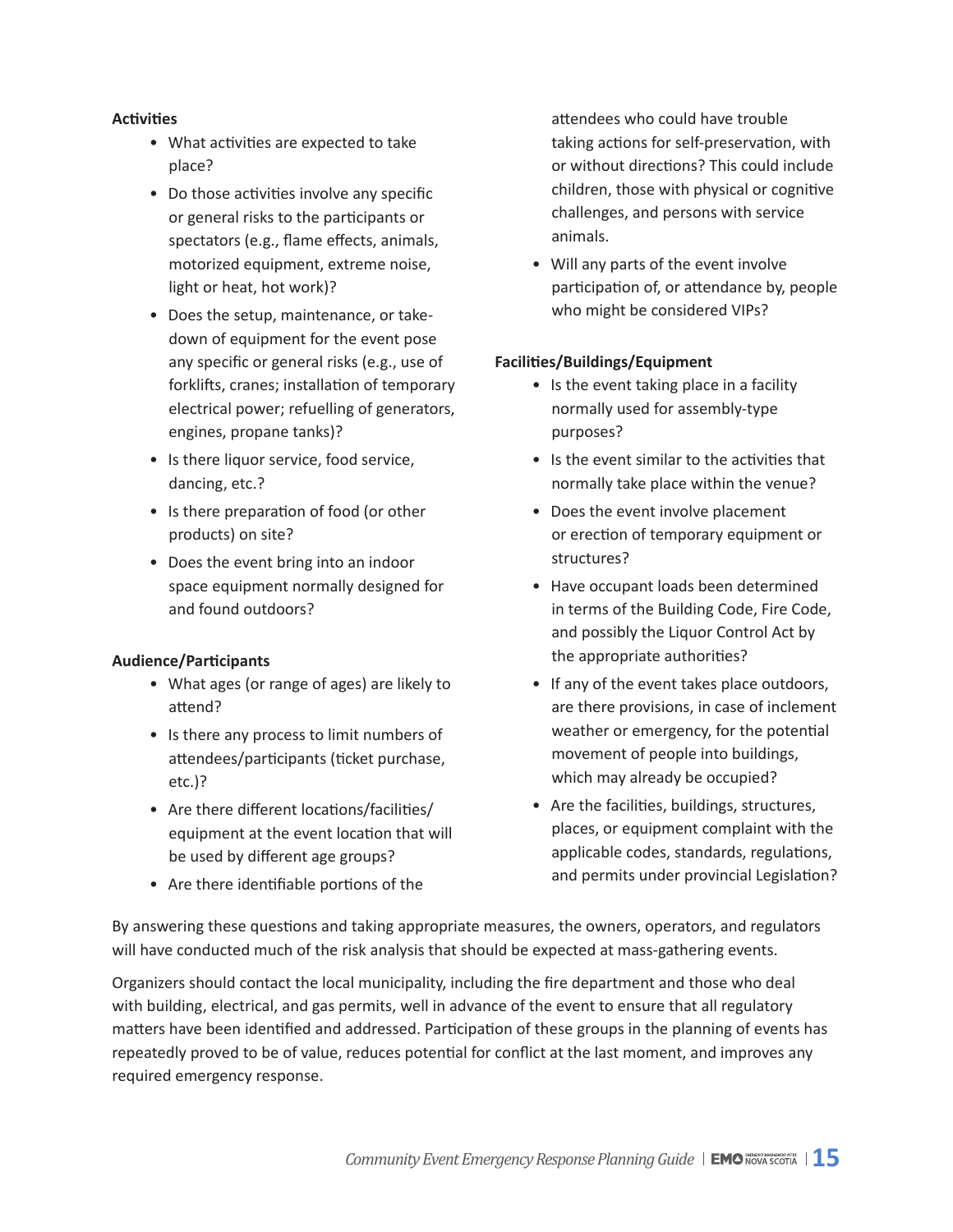#### <span id="page-15-0"></span>**Safety and Security**

Organizers must ensure that a safe and secure environment is provided for everyone, from the general public to performers and workers. Potential problems and concerns must be anticipated and mitigated. Where a potential problem cannot be fully mitigated, emergency plans must be developed and communicated so that response to an incident is efficient and effective. Organizers should inform the local police service about potential problems and consult with them about the best ways to handle safety and security. For larger and higher-risk events, the best option is to hire an approved security company that has personnel already trained and knowledgeable in providing safe and secure environments.

#### **Controversial Events and Criminal Activity**

Any potential for criminal activity at an event or protesters should be anticipated. To ensure adequate security, police or other security personnel need to be involved in the planning process. Any emergency response actions must be undertaken separately from response to criminal activity. The security team should know how to work with police and how to protect evidence at a crime scene. It is advantageous to meet with protest group leaders in advance and to include them in developing plans to minimize injury and conflict.

#### **Command and Control**

The Canadian Incident Command System (ICS) is being adapted by most organizations across the province and country. This system works well for large and small responses whenever multiple agencies are involved in response, such as police, fire, EHS, municipal staff, utility companies, transportation, and social services.

In advance of the mass gathering, the type of command and control structure to be used in the event of a serious incident or disaster should be the Canadian Incident Command System (ICS Canada). Even for small community events, there must be someone "in charge," making the critical decisions during an incident response. Key personnel and their roles must be identified for all sizes of events.

In large-scale events, people can become confused about who is in charge and what roles and responsibilities all of the various agencies play during normal operations and during different phases of an emergency. Unless there is some structure for the key agencies to work together to coordinate an effective response, there can also be confusion in communications. Disorganization can become compounded if multiple incidents occur at the same time.

## **Emergency Communications**

#### **Notifications/Activation/Contact Lists**

Develop an event notification chart. A notification chart is a diagram of the hierarchy for notification in an emergency, including who is to be notified, by whom, and in what priority. How and when to use the contact lists also needs to be clarified.

Notification procedures should be developed to ensure the timely notification of persons responsible for taking emergency actions. The procedures for this group of people should be brief, simple, and easy to implement. How notification will be given also must be determined. Phone calls, emails, or radio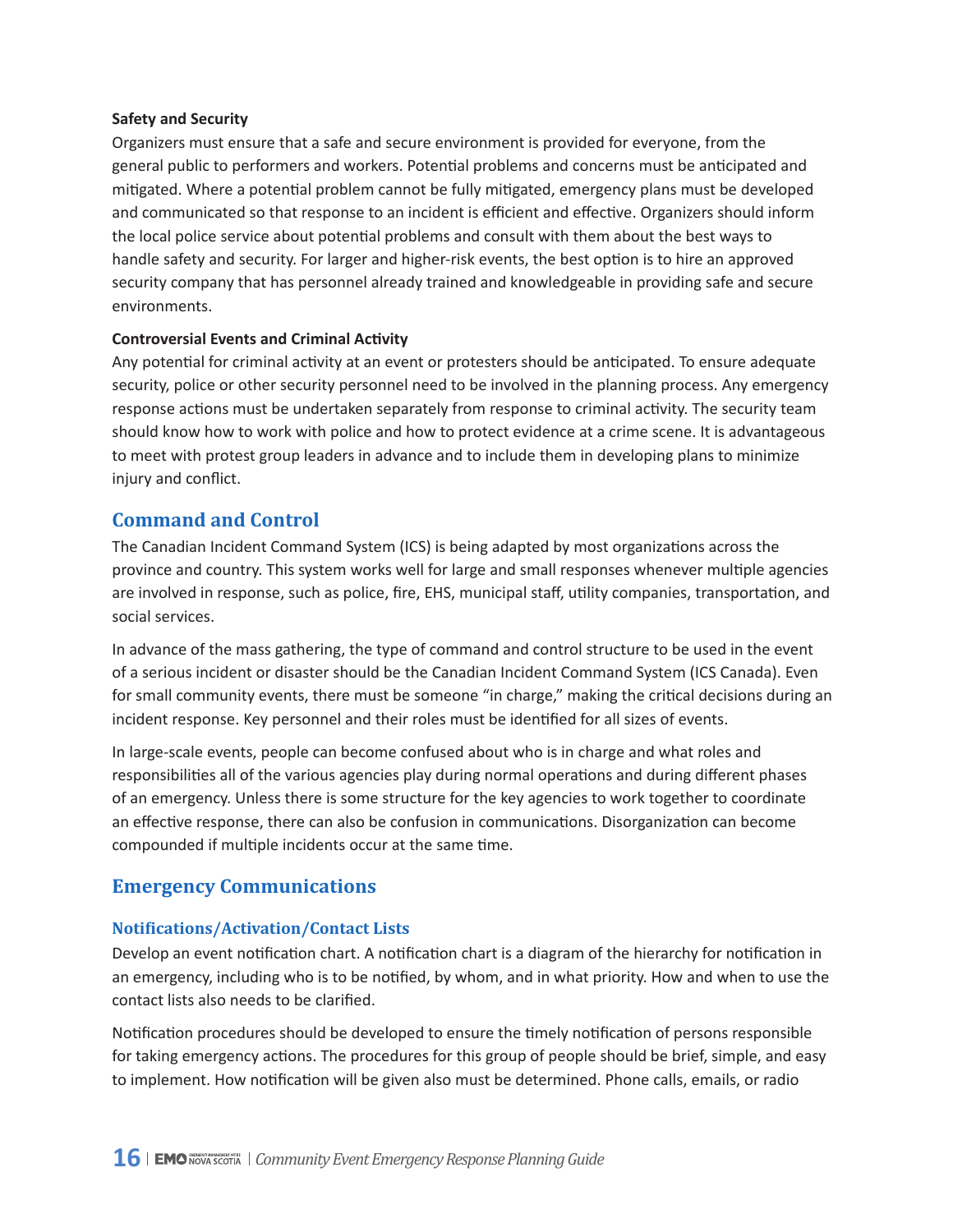<span id="page-16-0"></span>notification can be used, depending on the size of the event and the number of people that need to be contacted in a given period of time.

#### **Interoperable Communication Systems**

Communications systems between event organizers, security, and emergency response personnel should be interoperable so that during an incident or disaster all parties are able to communicate efficiently and effectively.

A central communications area for large gatherings, adjacent to or part of the command post area, should be considered for higher-risk events. Communications systems can include portable radios, telephones, cellular telephones, and public address systems. Because a single system can fail, communication facilities should be multi-modal, and each system should have its own backup power source.

#### **Public Communications**

A means of communicating with the public at a mass gathering is essential. For small events, in small or confined indoor spaces, a public address system (megaphone or microphone) may be all that is needed. For larger events spread over a wide area, there may be a need to establish multiple communications systems so that messages can be delivered to different sections of a crowd or to different indoor or outdoor facilities. Some consideration should also be given to extending the ability to communicate just beyond the controlled venue boundaries and into the surrounding area.

#### **Event Emergency Warning System**

Some means to inform people of an emergency or dangerous weather condition should be in place for every size of event. This emergency warning system must be able to operate without benefit of the main power source and must be operational at all times. All emergency communications must be authorized through one person – typically the Incident Commander – to avoid mixed messages and rumours that could move a crowd to panic. Part of the planning process should be to draft pre-scripted messages that can be revised quickly.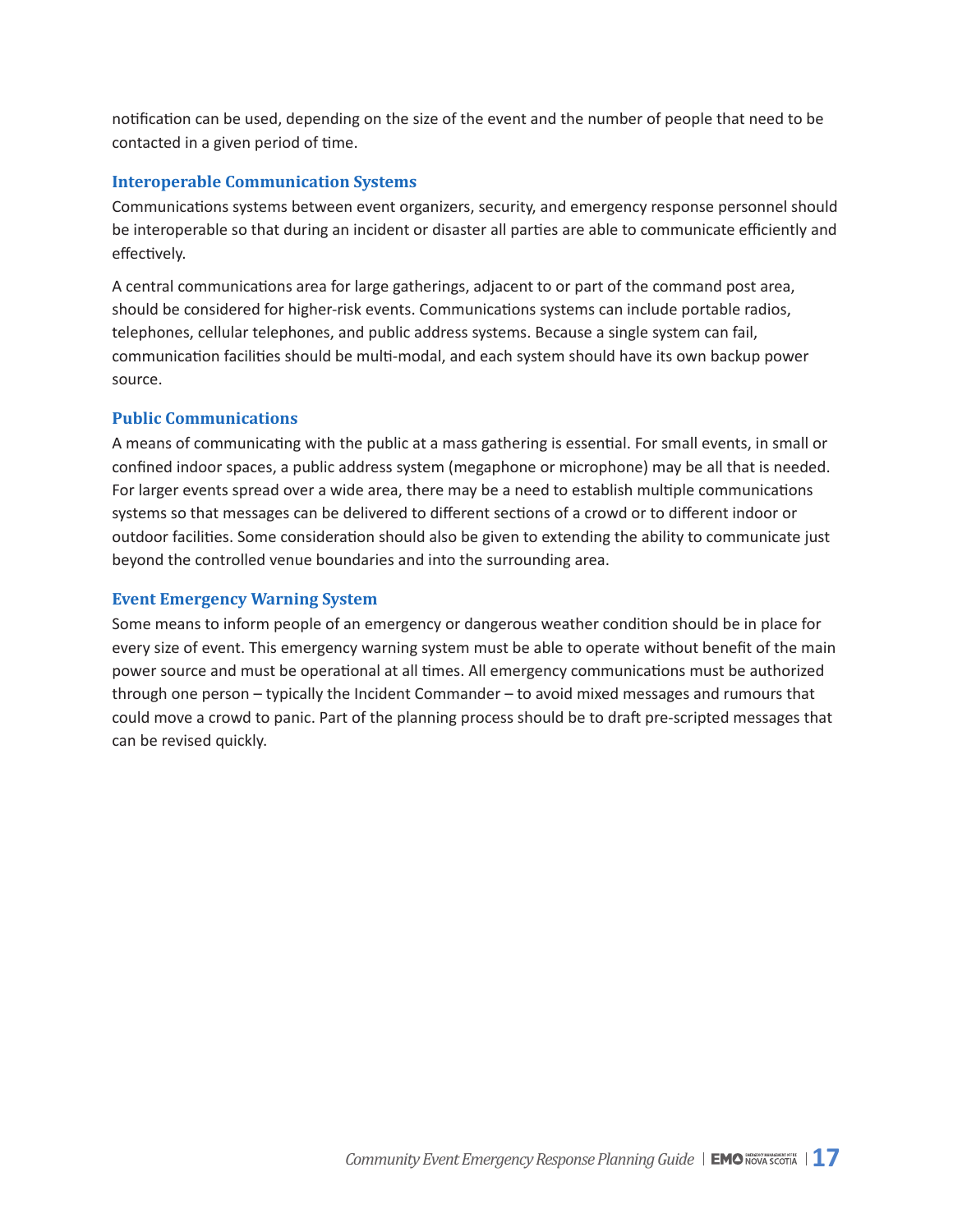## <span id="page-17-0"></span>**WEATHER MONITORING FOR MASS GATHERINGS**

Weather can have a significant impact on any mass-gathering event. Weather planning and weather safety preparedness can go a long way to minimize or mitigate the impacts of weather-related events. Some weather threats can be avoided or greatly minimized by carefully considering and choosing times and locations for events.

Weather conditions and forecasts must be attentively monitored from pre-event facility setup right through to post-event take-down. Event organizers may also have to consider potential off-site responsibilities. A sudden change in the weather such as a severe storm could present a direct danger to people or damage to facilities and equipment.

Well before the mass-gathering event, potential weather elements should be fully analyzed for probability, potential impact, and event-specific critical thresholds. Mitigation plans must be developed and the emergency plans must be well known by event staff. Even weather events that do not meet the criteria for an Environment Canada Weather Warning may require emergency or other event mitigation plans.

Weather forecasting and weather monitoring services involve a number of choices. Multiple means of weather monitoring are strongly encouraged. Whether you choose Environment Canada as a reference source for weather information or services from other providers, weather forecasts and observations must be properly interpreted. Event organizers should consider specialized weather information, location-specific weather forecasts, and on-site weather observations.

As with any emergency plan, effective communication is extremely important. Be sure to consider the needs of people with language, health, or mobility issues that might affect their ability to access, understand, or follow safety guidelines or emergency procedures.

## **Shelter-in-place and Evacuation Planning**

The event planning team should consider both evacuation and shelter-in-place strategies when developing an event emergency response plan. The planning team can work toward a strategy that will ensure the health and safety of event responders, participants, attendees, and employees. Any strategies developed should complement and support the municipal emergency plan. Considerations include the following:

- Who will make the decision to evacuate or shelter in place?
- How will that decision be communicated and to whom?
- Who will lead the evacuation / shelter-in-place efforts (i.e., event security)?
- Have the evacuation / shelter-in-place requirements of persons with special needs been addressed?
- Have clear, concise public messages been prepared based on the probably of occurrence identified in the local hazard vulnerability and risk analysis?
- Will all paid and volunteer staff be trained and aware of their roles and responsibilities during an evacuation / shelter-in-place?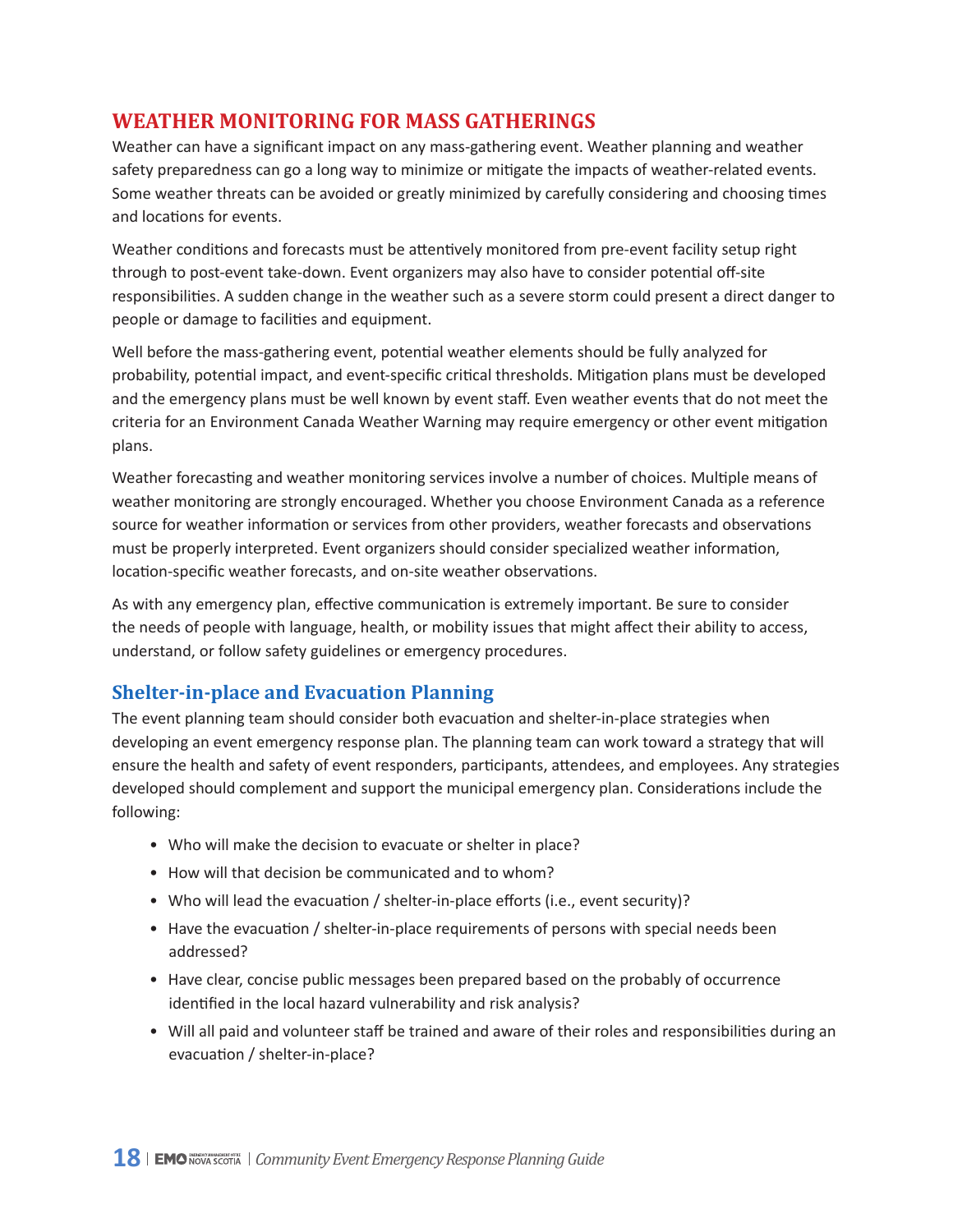#### <span id="page-18-0"></span>**Shelter in Place**

Considerations include the following:

- Can the venue facilities accommodate a shelter-in-place strategy? A building may be adequate shelter during a severe weather event but not during a hazardous materials event, or vice versa.
- Have building staff been trained in their duties (e.g., managing building ventilation systems) during a shelter-in-place event?
- Are suitable shelter-in-place structures identified on the site plan?

#### **Evacuation**

Considerations include the following:

- Can site infrastructure accommodate a timely evacuation of all attendees?
- What are the event traffic-control and management strategies?
- Will additional transportation resources (buses, etc.) be required? Who will be the lead on additional transportation equipment? Have resource lists been developed?
- Will patrons and staff be evacuated from the site or evacuated to a structure on site?
- Will the local authority's emergency social services staff be involved?
- Are evacuation routes clearly identified and marked on the site plan?

## **Site Map/Plan**

As part of the planning and permitting process there should be a site map or plan provided for each event/venue. Site plans, route maps, and supporting diagrams and drawings should be submitted in both electronic and paper formats. Plans and maps should include but not be limited to:

- north direction
- direction of travel if event is a parade, race, walk, etc.
- names of adjacent avenues, streets, and roads
- emergency access routes
- access and egress routes clearly labelled with numbers/letters consistent with those on the gates
- location of temporary and permanent fencing, barriers, or barricades set up for the event
- parking facilities
- generators and other electrical sources
- fuel storage (if required for the event)
- temporary and fixed event facilities, including stages, seating (bleachers and grandstand), bridges, platforms, trailers, tents, amusement rides, and vendor sites
- staging and holding areas
- location of vendor sites with cooking activities that may involve flammable gases or open flames
- location of first aid facilities
- layout of permanent or temporary camping facilities if provided as part of the event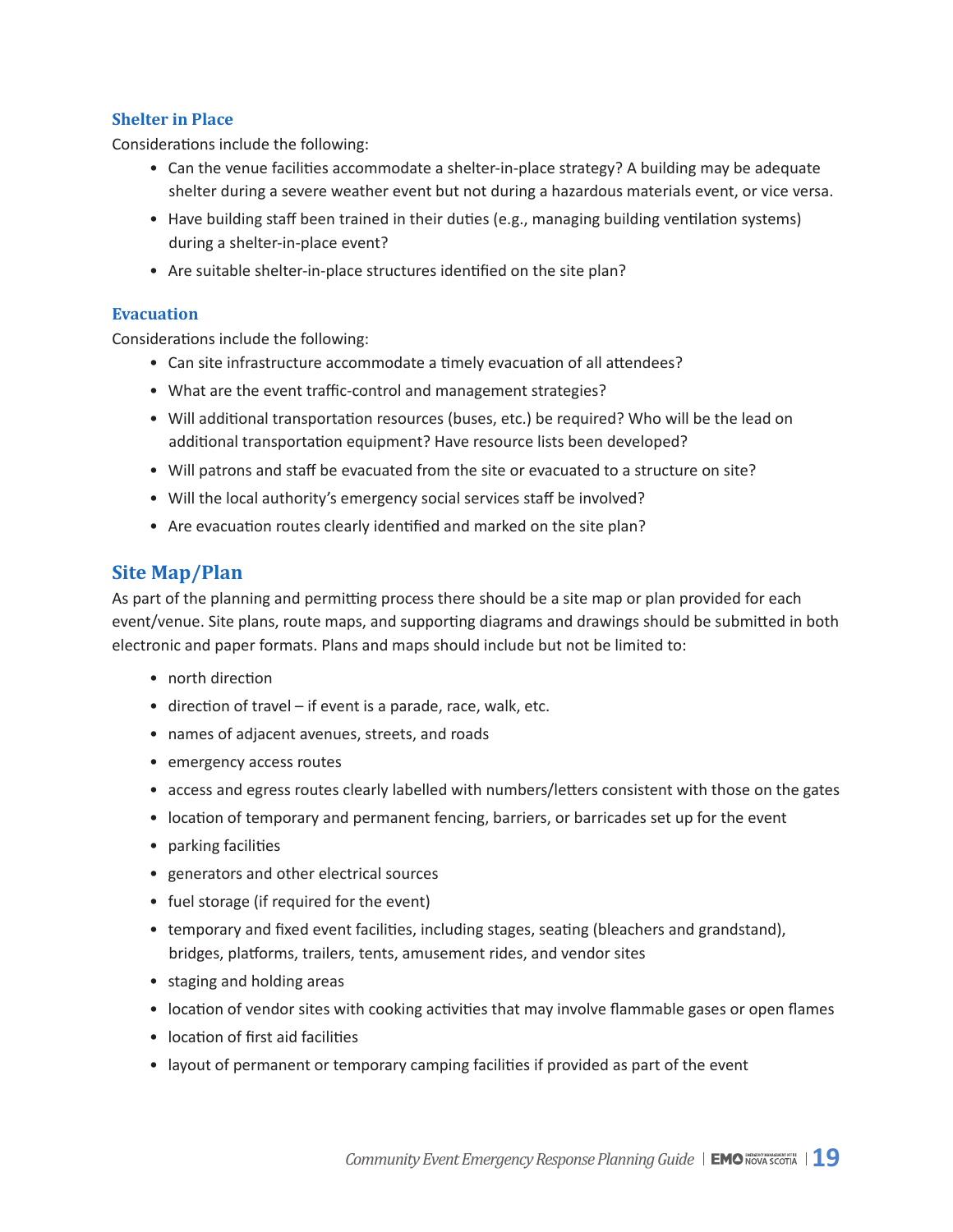## <span id="page-19-0"></span>**Mass-Casualty Event**

A mass-casualty event may by its very nature involve multiple response agencies to support treatment and transport of persons from the scene. It is essential that the planning team include Emergency Health Services in the planning process to ensure:

- that health-care facilities and EHS staff are aware of the event for logistical purposes, including dates/times of the event
- seamless transfer of patients from event medical staff (if not provided by EHS) to EHS
- that communications and command structures are defined prior to an incident
- that access/egress and staging/triage areas are established prior to an incident
- the development of a Medical Site Management Plan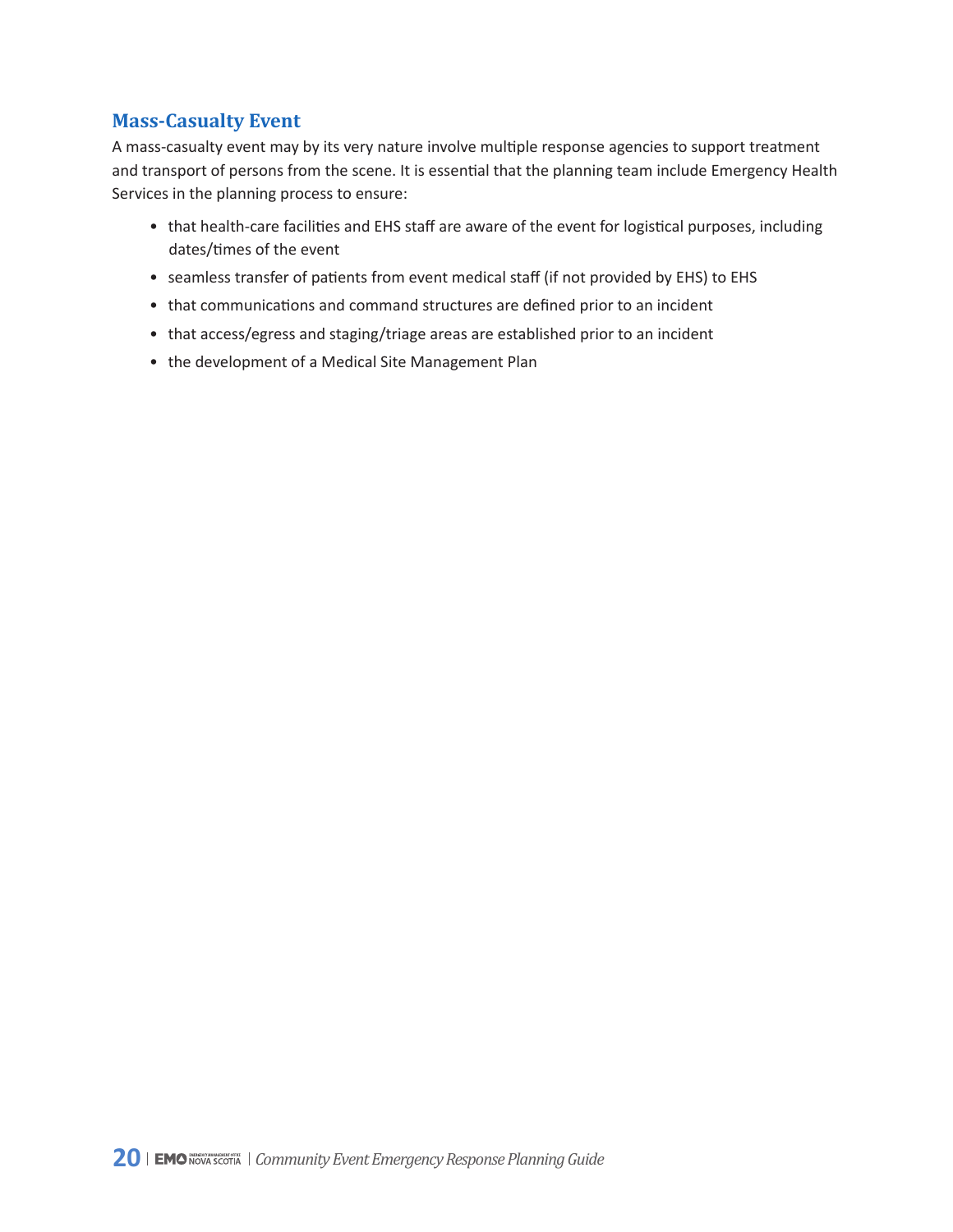## <span id="page-20-0"></span>**DEBRIEFING AND CORRECTIVE ACTION PLANS**

All emergencies, particularly those requiring municipal coordination procedures, offer operational and resource challenges. Some of these challenges may not have been considered or known before the event. Debriefing after the event provides an opportunity to capture those experiences and learn from them. This review can provide insight to assessing and continuously improving procedures, resources, and functions.

## **Risk**

Those involved in municipal emergency management operations during a real event can provide very valuable information for improving existing procedures or functions. In reality, very few of these valuable insights are captured and applied, as good intentions to debrief with all agencies are often not included in procedures. To capture lessons learned after every emergency requiring the activation of the Event Emergency Response Plan or exercise, it is recommended that "Lessons Learned" procedures be included in the Event Emergency Response Plan. This debriefing procedure should outline when the general (all agencies present) debriefing is done, who participates, and how to follow up on recommendations resulting from the debriefing. The procedure should also require or encourage every participating agency to do an additional internal agency review of the event response and to document the debriefing, recommendations, and follow-up.

## **Recommended Policy**

To ensure that all participating agencies review the overall event response whenever the plan is activated, a debriefing procedure shall be included in the emergency plan, requiring a debriefing meeting of all agencies involved, soon after the emergency is concluded. The meeting shall be recorded, lessons learned documented, and follow-up recommendations reported to the planning committee. The procedure shall also require municipal agencies involved in the event response to do a formal internal agency debriefing and to document agency recommendations and follow-up.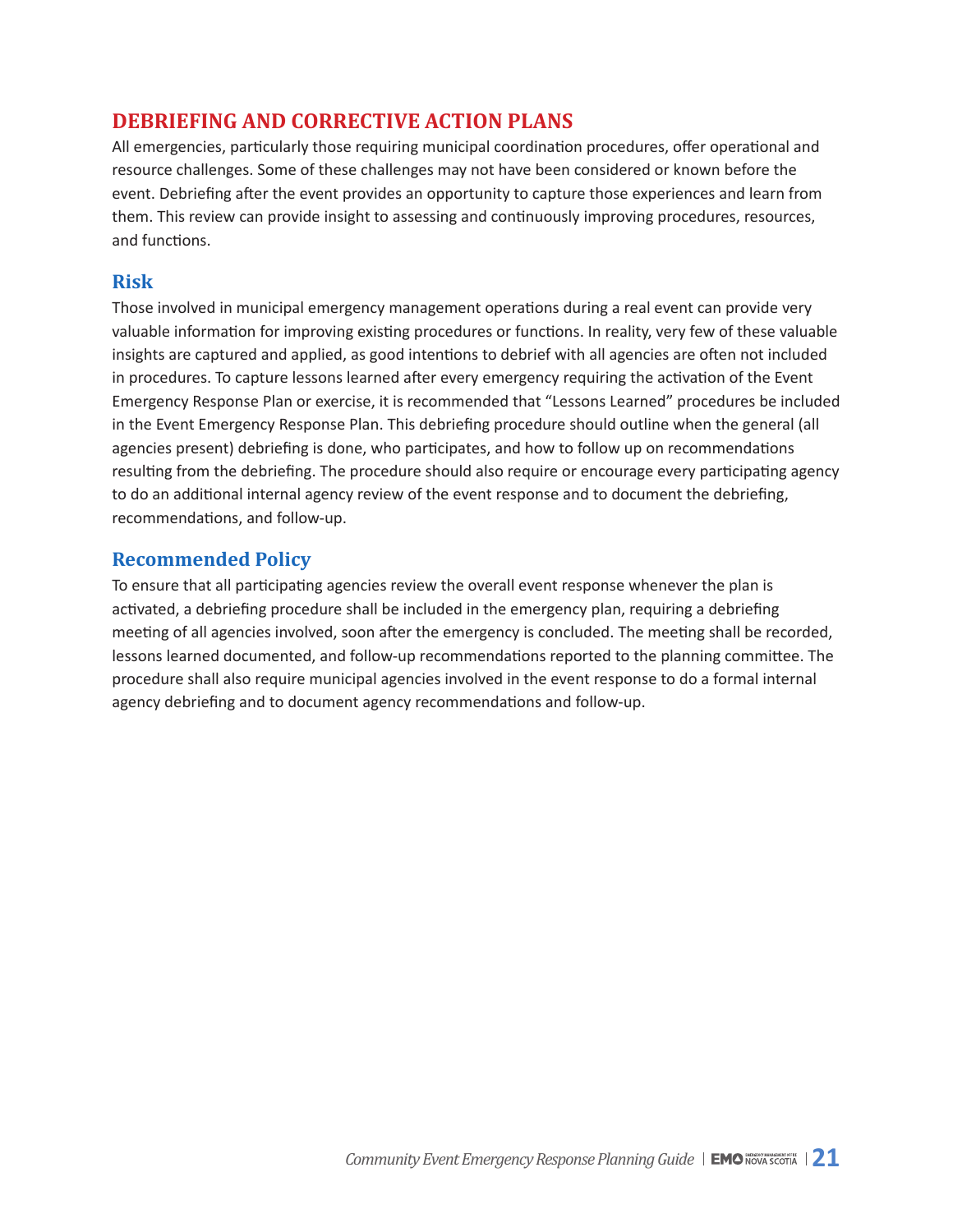# Event Information **SAMPLE WORKSHEETS**

\_\_\_\_\_\_\_\_\_\_\_\_\_\_\_\_\_\_\_\_\_\_\_\_\_\_\_\_\_\_\_\_\_\_\_\_\_\_\_\_\_\_\_\_\_\_\_\_\_\_\_\_\_\_\_\_\_\_\_\_\_\_\_\_\_\_

## <span id="page-21-0"></span>**Event Type:**

- Special Event
- Festival
- Run/Walk
- Sports Rally

## **Date/Time/Duration:**

## **Event Venue:**

- Park \_\_\_\_\_\_\_\_\_\_\_\_\_\_\_\_\_\_\_\_\_\_\_\_\_\_\_
- Roadway (attach route)
- Plaza \_\_\_\_\_\_\_\_\_\_\_\_\_\_\_\_\_\_\_\_\_\_\_\_\_\_\_
- Building \_\_\_\_\_\_\_\_\_\_\_\_\_\_\_\_\_\_\_\_\_\_\_\_\_\_\_

## **Event Activities:**

| <b>ACTIVITY</b> | <b>TEMPORARY STRUCTURES</b> | <b>SPECIFICS</b> |
|-----------------|-----------------------------|------------------|
|                 |                             |                  |
|                 |                             |                  |
|                 |                             |                  |
|                 |                             |                  |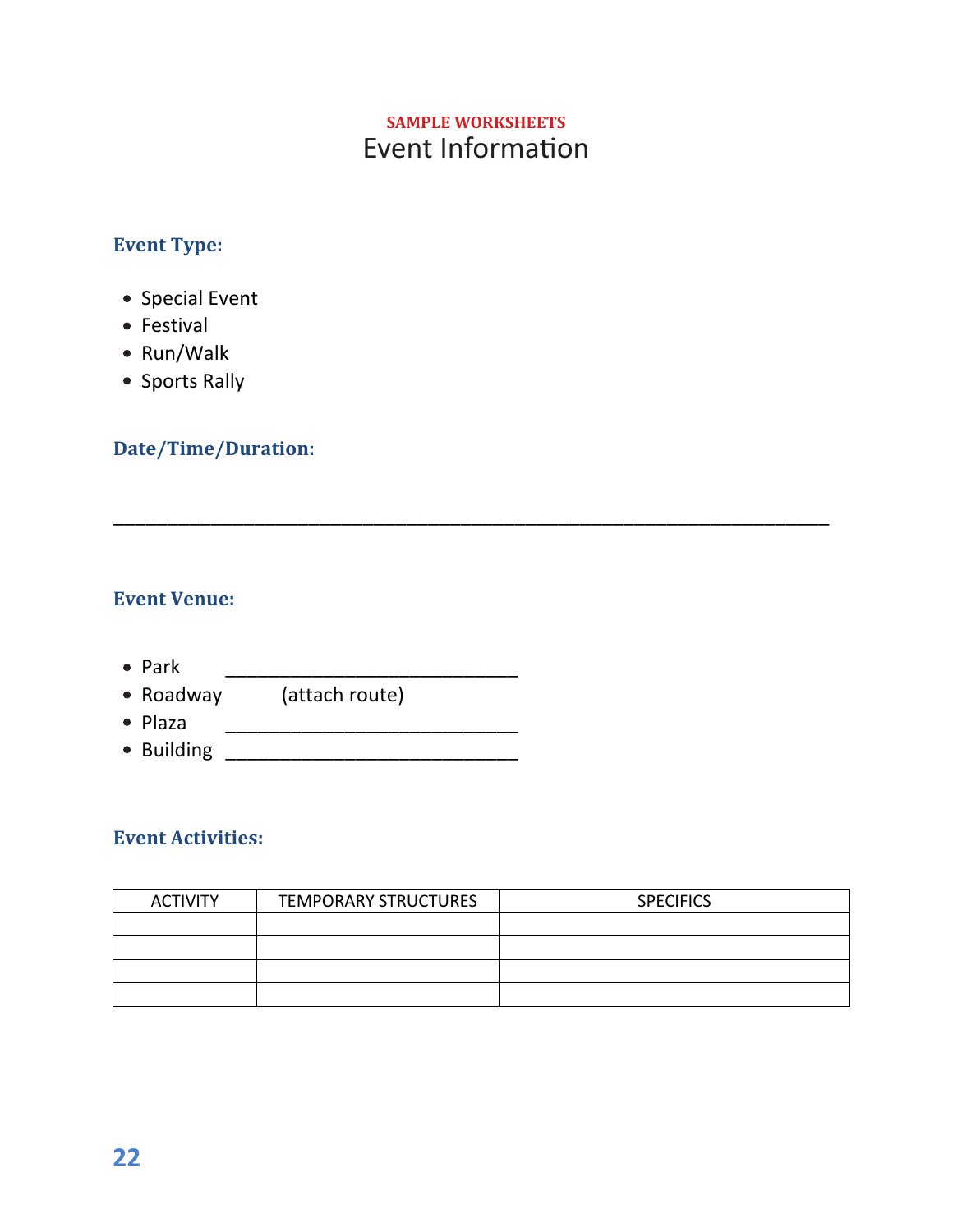# **SAMPLE WORKSHEETS** Risk Analysis

<span id="page-22-0"></span>

| <b>RISK</b>                        | 1                                                               | $\overline{2}$                                                                                           | 3                                                                                                                    | 4                                                                                  | <b>SCORE</b> |
|------------------------------------|-----------------------------------------------------------------|----------------------------------------------------------------------------------------------------------|----------------------------------------------------------------------------------------------------------------------|------------------------------------------------------------------------------------|--------------|
| <b>FACTOR</b>                      | LOW                                                             | <b>MEDIUM</b>                                                                                            | <b>HIGH</b>                                                                                                          | <b>EXTREME</b>                                                                     |              |
|                                    |                                                                 | <b>EVENT and ACTIVITY INFORMATION</b>                                                                    |                                                                                                                      |                                                                                    |              |
| Type                               | <b>Planned Events</b><br>Community<br>and family<br>based       | <b>Planned Events</b><br><b>Sporting Events</b><br>٠<br>Runs/Walks<br>$\bullet$<br>Concerts<br>$\bullet$ | <b>Planned Events</b><br>Rallies<br>$\bullet$<br>Demonstrations<br>$\bullet$<br>Protests<br>$\bullet$                | Unplanned<br>Events<br>Any<br>spontaneous<br>event                                 |              |
| Duration                           | Up to 3 hours                                                   | Up to 10 hours                                                                                           | Up to 24 hours                                                                                                       | Over 24 hrs.<br>Unknown                                                            |              |
| Infrastructure<br>and<br>Equipment | No structures<br>low to the ground<br>such as tables,<br>chairs | Soft structures such<br>as small or<br>moderate-sized<br>tents                                           | Hard structures such<br>as stages<br>Tall structures<br>Heavy structures<br>Power cables and<br>electrical equipment | Uncontrolled<br>or non-<br>permitted<br>structures<br>and<br>equipment             |              |
| Alcohol                            | None                                                            | Confined<br>Controlled<br>Limited access                                                                 | Uncontrolled<br>Unconfined<br>Moderate to high use                                                                   | Excessive use<br>Uncontrolled<br>Unconfined<br>Movement<br>through<br>public areas |              |
| Criminal<br>Activity               | None expected                                                   | Potential by-law<br>infractions                                                                          | Criminal acts<br>Minor property<br>damage<br><b>Potential assaults</b>                                               | Life/safety<br>issues<br>Excessive<br>property<br>damage                           |              |
|                                    |                                                                 | <b>ORGANIZATION AND PLANNING</b>                                                                         |                                                                                                                      |                                                                                    |              |
| Organizers                         | Well-organized<br>Compliant<br>Experienced                      | New group<br>May be in-<br>experienced                                                                   | History of unco-<br>operative behaviour<br>Non-payment                                                               | Defiant<br>Violent                                                                 |              |
| <b>Event History</b>               | No problems<br>No police<br>interventions                       | Minor incidents<br>Minimal police<br>interventions                                                       | Major incidents<br>Arrests, charges<br>Some impact on city<br>systems                                                | Critical upset<br>to city<br>systems<br>History of<br>violence                     |              |
| Event<br>Planning                  | Maximum<br>preparation time                                     | Limited preparation<br>plans                                                                             | Minimal preparation<br>time                                                                                          | No<br>preparation<br>time                                                          |              |
| Security                           | None needed<br>Trained<br>Paid<br>Sufficient                    | Needed but<br>limited training<br>Volunteers<br>Insufficient                                             | Needed but<br>no training<br>Insufficient numbers                                                                    | No security                                                                        |              |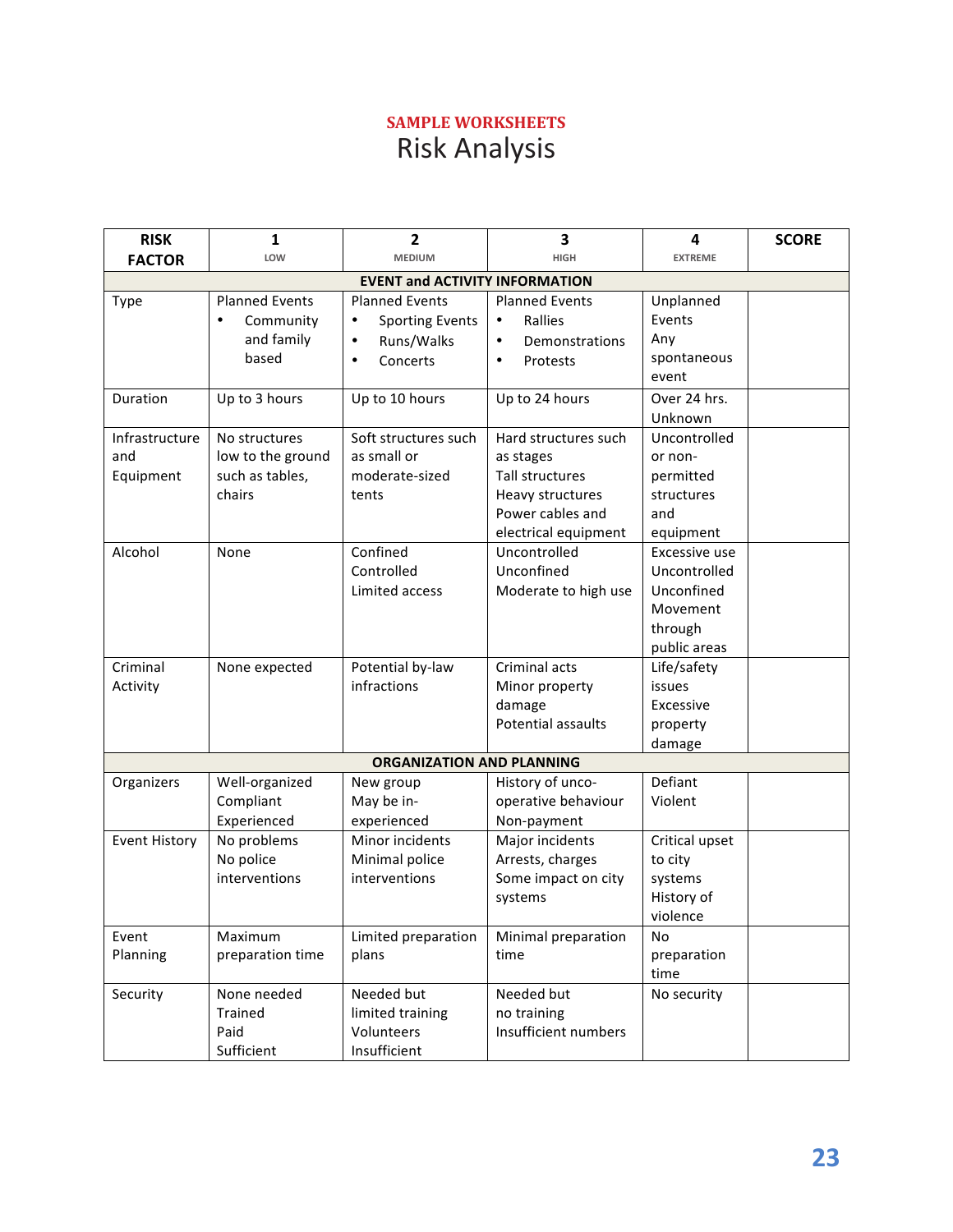# **SAMPLE WORKSHEETS** Risk Analysis

| <b>RISK</b>     | $\mathbf{1}$       | $\overline{2}$            | $\overline{\mathbf{3}}$ | 4              | <b>SCORE</b> |
|-----------------|--------------------|---------------------------|-------------------------|----------------|--------------|
| <b>FACTOR</b>   | LOW                | <b>MEDIUM</b>             | <b>HIGH</b>             | <b>EXTREME</b> |              |
|                 | numbers            | numbers                   |                         |                |              |
| Emergency       | Have emergency     | Adequate                  | Inadequate              | No             |              |
| response        | response plans     | emergency                 | emergency response      | emergency      |              |
| planning        | including medical, | response plans            | plans                   | response       |              |
|                 | security,          |                           |                         | plans          |              |
|                 | evacuation,        |                           |                         |                |              |
|                 | communications     |                           |                         |                |              |
|                 |                    | <b>VENUE</b>              |                         |                |              |
| Type            | Parks and public   | <b>Buildings or parks</b> | <b>Buildings with</b>   | <b>Streets</b> |              |
|                 | spaces that are    | with controlled or        | uncontrolled access     |                |              |
|                 | non-confined       | confined access           |                         |                |              |
|                 |                    | (plazas, theatres)        |                         |                |              |
| Route Safety    | Paths and          | Planned street            | Un-escorted             | Varied route   |              |
|                 | sidewalks          | route with some           | Un-marked with no       | Unplanned      |              |
|                 | No police          | traffic control and       | police or safety        | Uncontrolled   |              |
|                 | assistance needed  | signage                   | controls                | Interacts with |              |
|                 |                    |                           |                         | other users    |              |
|                 |                    | <b>CROWD ASSESSMENT</b>   |                         |                |              |
| Crowd Type      | Family             | Young adults              |                         |                |              |
|                 | Corporate          | Persons of interest       |                         |                |              |
|                 | <b>Business</b>    |                           |                         |                |              |
| Crowd Size      | Small size         | Moderate numbers          | Large numbers           | Critical       |              |
| and capacity    | High capacity      | Up to maximum             | Exceeds capacity        | density        |              |
|                 | venue for size of  | capacity of venue         |                         | Uncontrolled   |              |
|                 | crowd              |                           |                         | venue          |              |
| Crowd           | Calm               | Celebratory               | Anxious                 | Violent        |              |
| <b>Dynamics</b> | Co-operative       |                           | Aggressive              |                |              |
|                 | Peaceful           |                           |                         |                |              |
|                 |                    |                           |                         |                |              |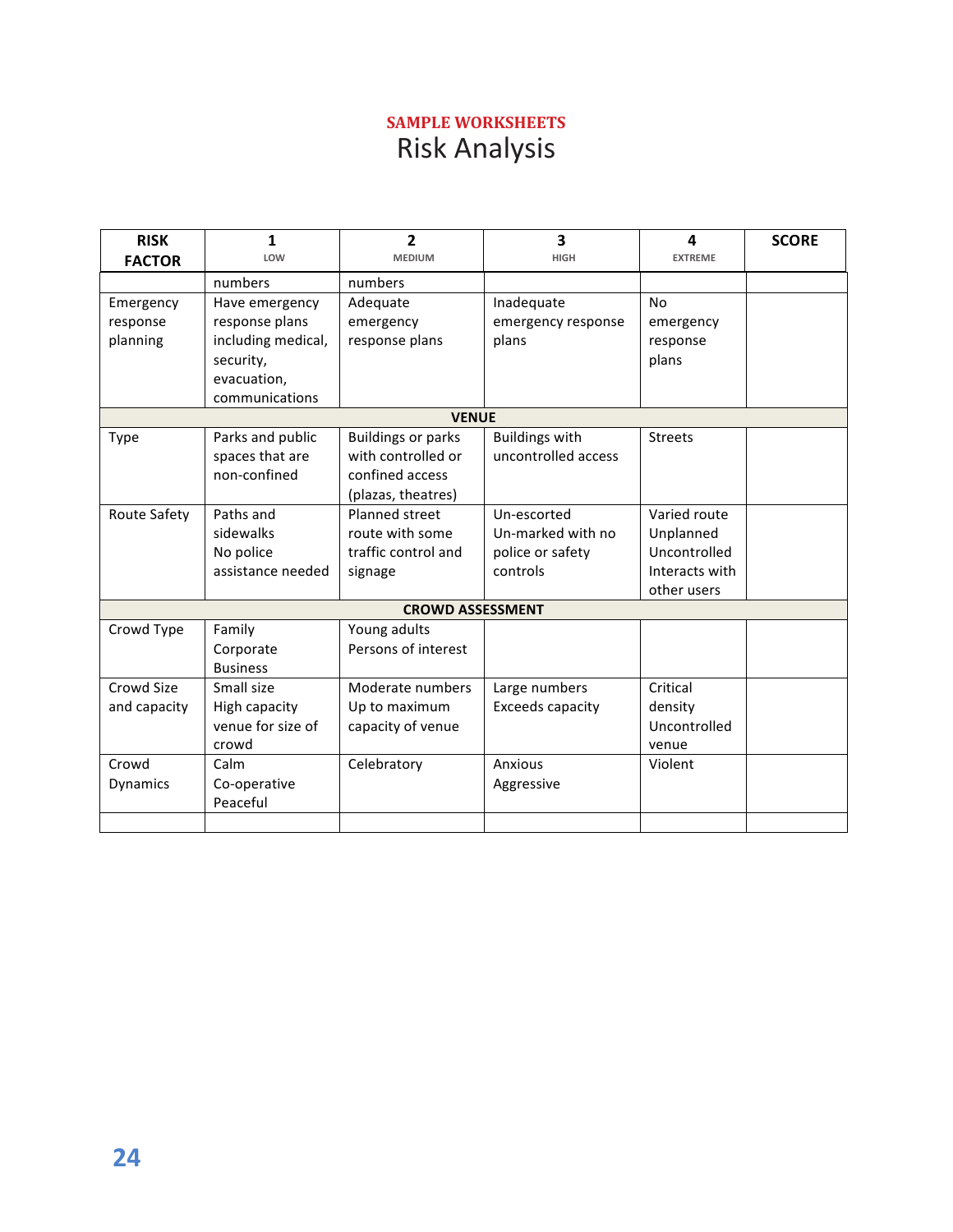# <span id="page-24-0"></span>**SAMPLE WORKSHEETS Event Contact List**

| <b>AGENCY</b>                         | <b>CONTACT</b><br><b>PERSON</b> | <b>TITLE</b> | <b>CELLULAR</b> | <b>RADIO</b> |
|---------------------------------------|---------------------------------|--------------|-----------------|--------------|
|                                       |                                 |              |                 |              |
| <b>EVENT ORGANIZER</b>                |                                 |              |                 |              |
| <b>EMERGENCY</b><br><b>CONTACT</b>    |                                 |              |                 |              |
| <b>DIRECTOR</b>                       |                                 |              |                 |              |
| <b>DIRECTOR</b>                       |                                 |              |                 |              |
| <b>DIRECTOR</b>                       |                                 |              |                 |              |
|                                       |                                 |              |                 |              |
| <b>EVENT STAFF</b>                    |                                 |              |                 |              |
| <b>SECURITY</b>                       |                                 |              |                 |              |
| <b>ADMISSIONS</b>                     |                                 |              |                 |              |
| <b>FIRST AID</b>                      |                                 |              |                 |              |
| <b>COMMUNICATIONS</b>                 |                                 |              |                 |              |
| <b>FOOD SERVICES</b>                  |                                 |              |                 |              |
| <b>VENUE MANAGER</b>                  |                                 |              |                 |              |
| <b>GATES</b>                          |                                 |              |                 |              |
|                                       |                                 |              |                 |              |
|                                       |                                 |              |                 |              |
| <b>MUNICIPAL</b><br><b>RESPONDERS</b> |                                 |              |                 |              |
| <b>POLICE</b>                         |                                 |              |                 |              |
| <b>FIRE</b>                           |                                 |              |                 |              |
| <b>EHS</b>                            |                                 |              |                 |              |
| <b>EMERGENCY</b><br>MANAGEMENT        |                                 |              |                 |              |
| <b>PUBLIC WORKS</b>                   |                                 |              |                 |              |
| <b>PUBLIC</b><br><b>INFORMATION</b>   |                                 |              |                 |              |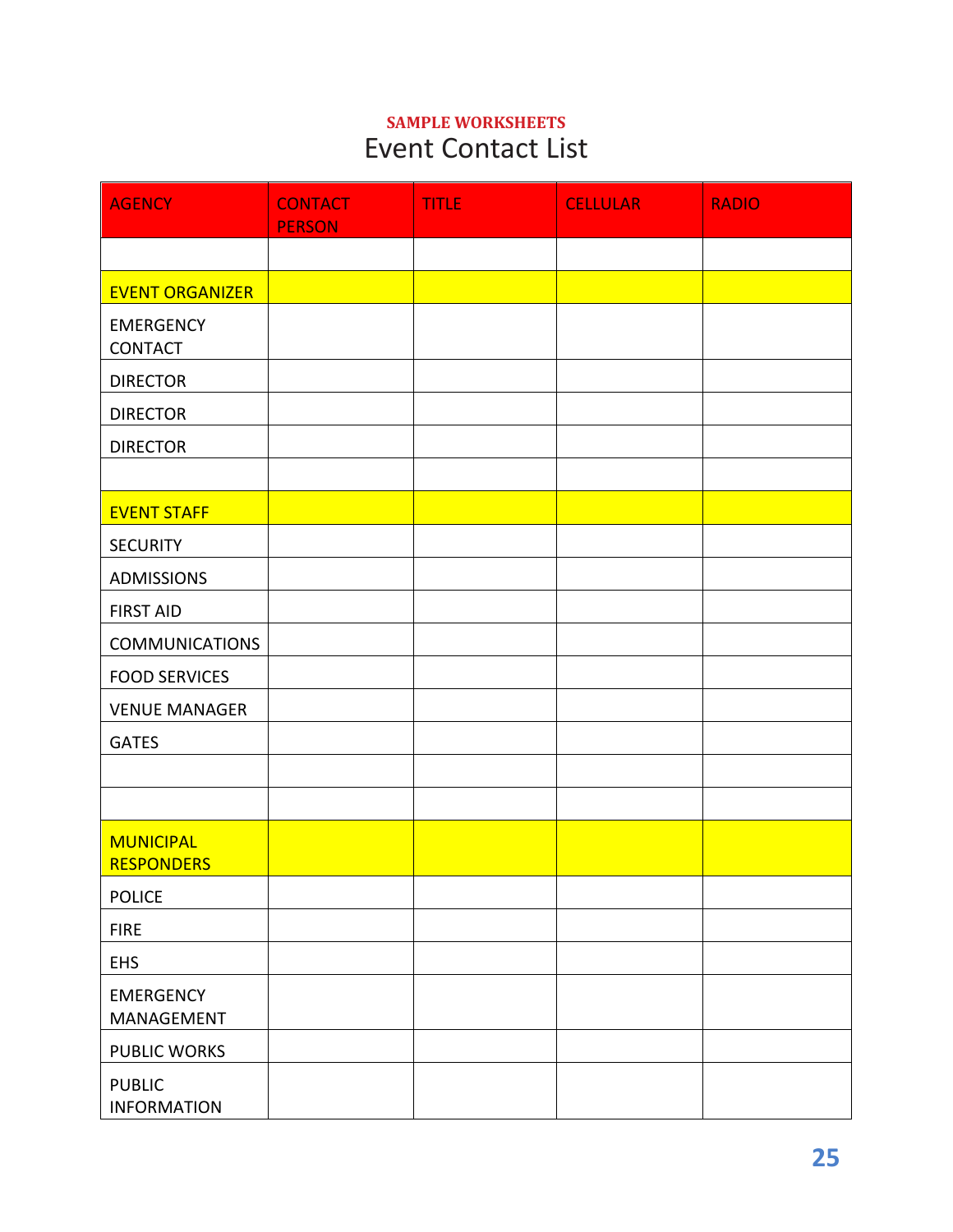#### <span id="page-25-0"></span>**SAMPLE WORKSHEETS** Typical Events Requiring an Emergency Response Plan SAMPLE WORKSHEETS **Typical Events Requiring are**

| <b>EVENT</b> | NUMBER OF PEOPLE | DATE(S) | CONTACT |
|--------------|------------------|---------|---------|
|              |                  |         |         |
|              |                  |         |         |
|              |                  |         |         |
|              |                  |         |         |
|              |                  |         |         |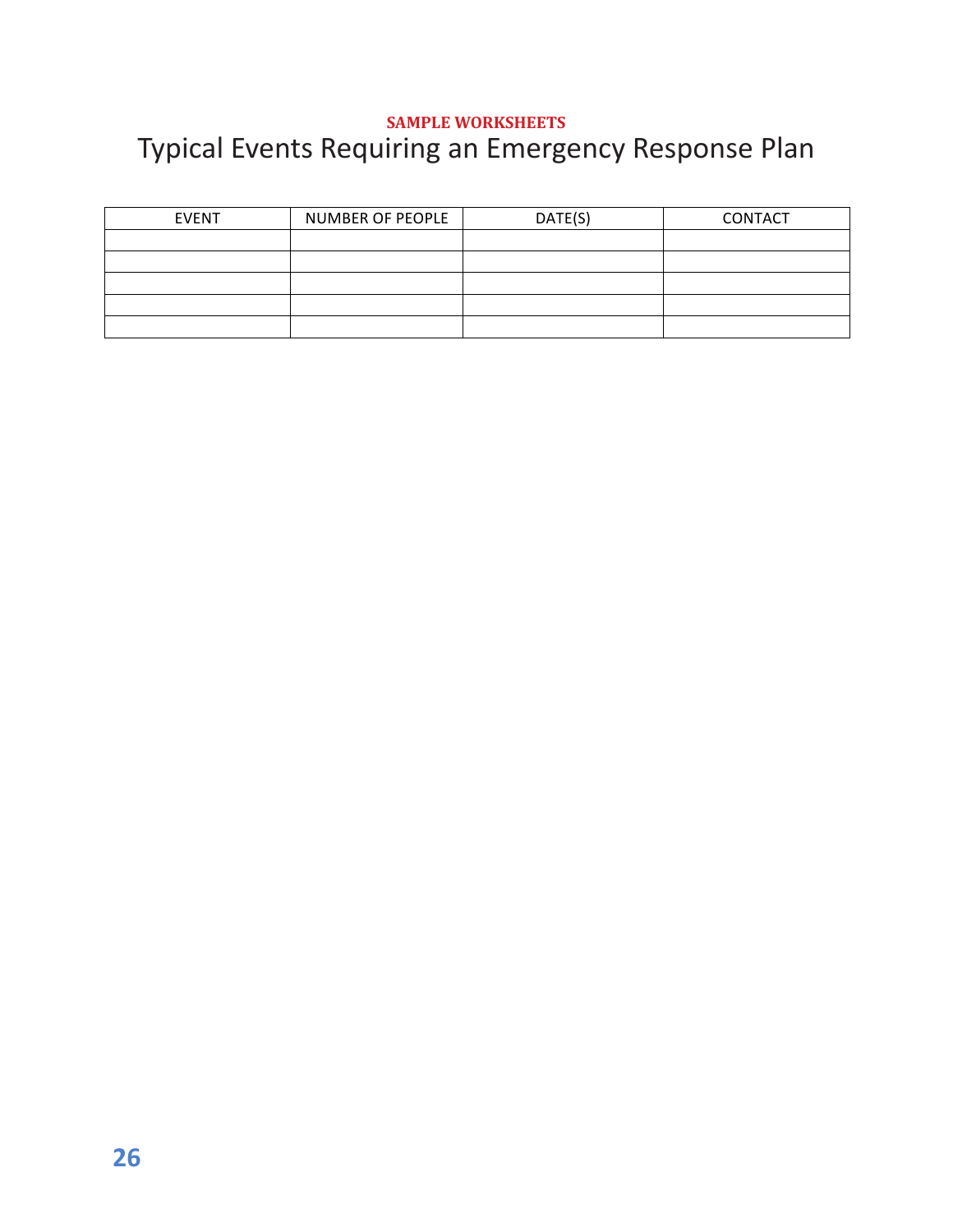# <span id="page-26-0"></span>**APPENDIX: MEDICAL AND HEALTH-RELATED CONSIDERATIONS**

The Nova Scotia health system, through local district health authorities (DHAs), the IWK, Emergency Health Services (EHS) and the Department of Health and Wellness (DHW) works with communities, event organizers and stakeholders to ensure safe and successful events. Planning factors to be considered include:

- Numbers and demographics of anticipated spectators, participants and volunteers
- Nature and type of event
- Location and size of the venue
- Duration of the event; hours or days
- Seasonal/weather and other environmental factors
- Available health resources in the surrounding community
- isaster and evacuation requirements for the site

The process of medical planning ensures both that the event site is safe and that the event does not compromise the health system capacity for the greater community.

## **9-1-1**

Municipalities and event organizers are reminded that 9-1-1 remains the only method for accessing emergency medical services, even if EHS and/or primary health care facilities staffed with physicians and/or other health care providers are on site.

## **8-1-1**

The Nova Scotia Healthlink 8-1-1 system provides access to non-emergency health information and services. If you are hearing-impaired and would like to access this service, call 7-1-1 (TTY).

When telephoning 8-1-1, a registered nurse will provide advice and information concerning all kinds of general health issues and questions. Advice and information may include a recommendation to see your doctor or a visit to a local emergency department. You can also obtain information about health issues and services available in the community.

The 8-1-1 program can provide services in French and many other languages. Services in other languages are offered through a third party interpretation service and include, but are not limited to, Arabic, Farsi, and Cantonese.

The 8-1-1 service is provided at no cost to the caller. Municipalities and event organizers are encouraged to include the 8-1-1 service information in the event materials. It is also recommended 8-1-1 be informed by telephoning 902-237-6912 when events are occurring in communities.

## **Public Health**

Public Health is responsible to control the transmission of communicable diseases, promote health and identify and mitigate risks to health by physical, chemical or biological hazards. Public Health professionals can provide expertise that ensures participants enjoy a successful event by preventing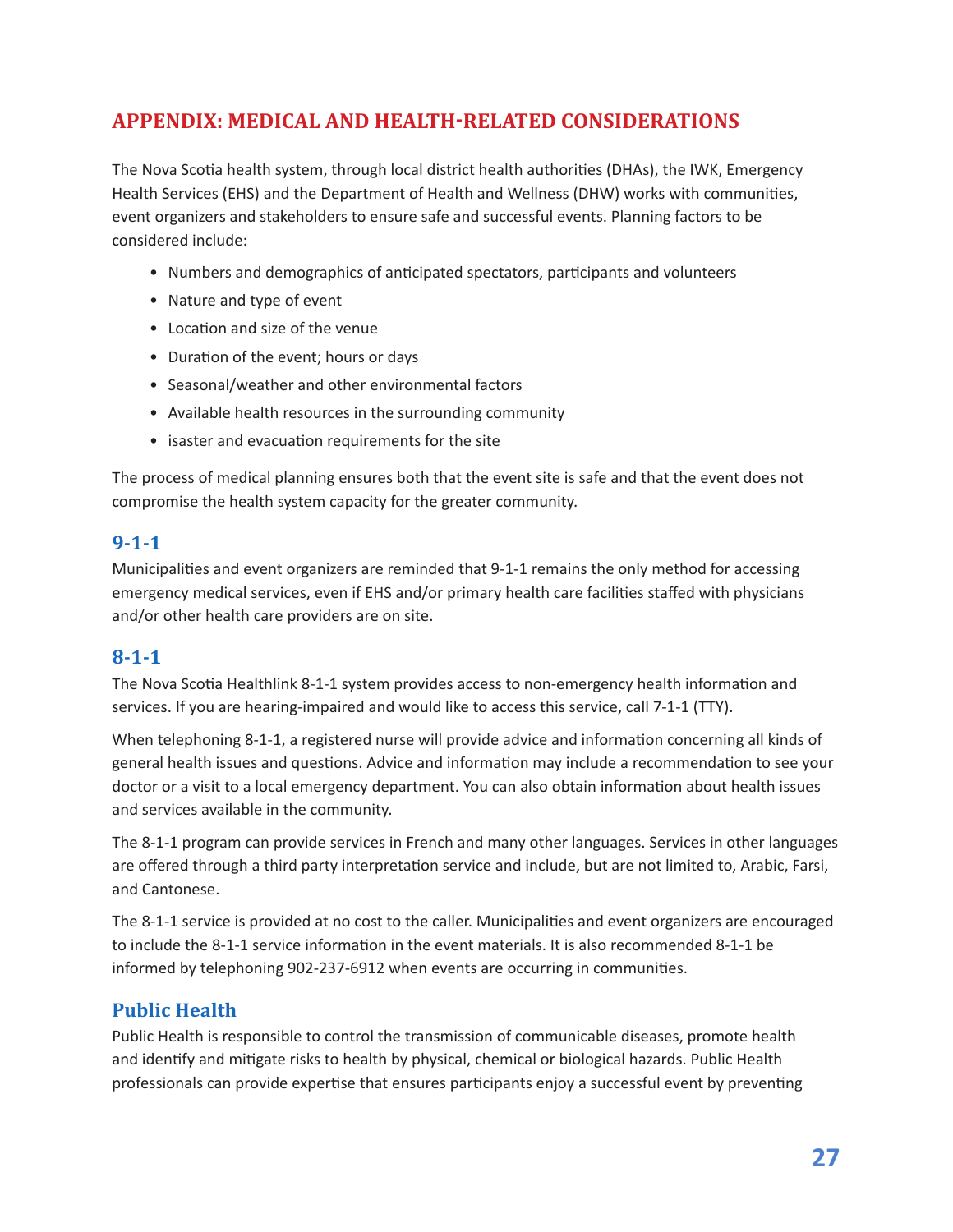disease and injury and protecting the health of participants and the community.

Public Health may wish to work with community and event organizers to assess the risks posed by the events, participants, venues, supportive infrastructure and other community factors that may influence the health of participants such as influenza activity or other communicable diseases. This may include disease surveillance before, during and after the event, establishment of preventive measures, educational materials, air and water quality assessments and general sanitation guidance.

Municipalities and organizers are encouraged to contact their local public health office listed at www. gov.ns.ca/dhw/about/phs-offices.asp .

## **Emergency Health Services**

EHS paramedics, collaborating with police, fire and other stakeholders provide a valuable service to support a successful event. Paramedics will work with your event planning committee to review the size and complexity of your event to help determine the type of pre-hospital medical coverage that should be in place.

Depending on the identified risks, simply having first aid on site may not be in the best interest of the event planners or participants. EHS paramedics will help you define the right combination of paramedics, ambulances and other on-site medical resources. There is no charge for EHS paramedics to work with you in the planning for medical coverage for your event. If on-site resources are required for the event, e.g. paramedics, equipment and vehicles, the cost is the responsibility of the event organizers. Event organizers will only be billed on a cost recovery basis for EHS services.

Please contact the EHS special events team early in your planning to ensure availability of medical resources for your event.

Emergency Health Services Phone: (902) 407-4894 Fax: (902) 832-8333 e-mail: specialevents@emci.ca

## **Hospitals**

The DHAs and IWK will collaborate with municipalities and event organizers to ensure the appropriate level of resources are available at hospitals to support your event. In some cases, it may be appropriate to have on-site emergency and/or primary health care facilities staffed with physicians and/or other health care providers.

The DHA / IWK Emergency Planner, in collaboration with Public Health and EHS, will work with the event planning committee to develop the medical plan. The DHA/IWK Emergency Planner can be contacted through the local DHA / IWK switchboard. www.gov.ns.ca/dhw/about/DHA.asp . Contact information for individual hospitals can be found at www.gov.ns.ca/dhw/about/hospitals.asp

## **Food Safety**

Anyone in Nova Scotia who wants to operate a foodservice facility such as: restaurant, food takeout, mobile canteen, temporary food establishment, or a grocery store or push carts or any facility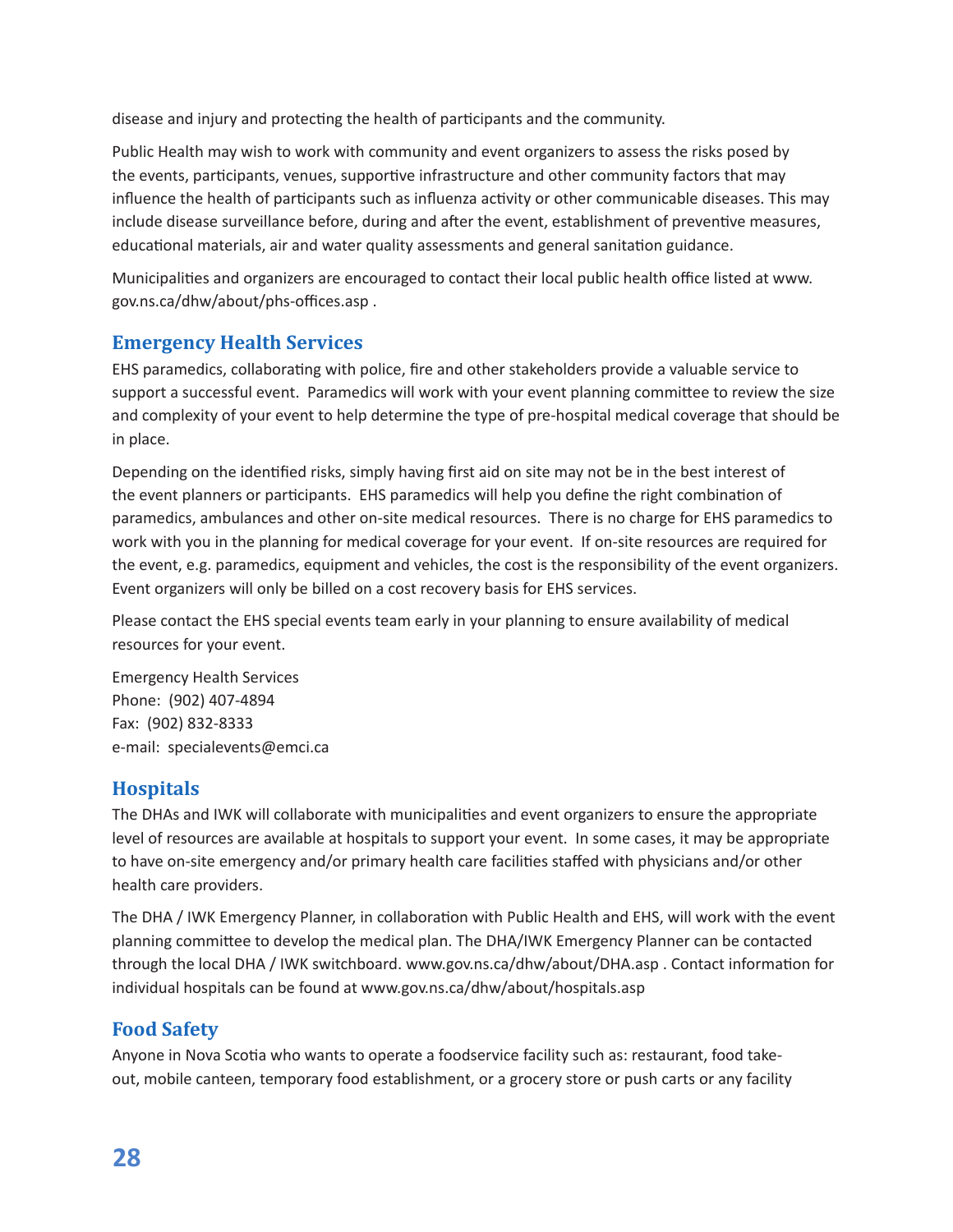from which foods are sold, whether on a permanent basis or only occasionally must apply for a Food Establishment Permit.

A Temporary Event Permit is required for the sale of foods at temporary events, fairs and festivals as defined in the Nova Scotia Food Safety Regulations. It is required for a booth or other structure operated for fourteen consecutive days or less per year and also includes food booths set up by community organizations to raise funds.

Note: Not for profit (recognized charity) does not require a fee.

For additional information regarding these and more permits or policies, visit the department's web site at **[www.gov.ns.ca/snsmr/paal/agric/paal006.asp](http://www.gov.ns.ca/snsmr/paal/agric/paal006.asp)**

It also falls under the mandate of the Food and Safety Division to ensure that an adequate number of washrooms are on site at an outdoor event. The chart below can serve as a guideline in determining the number of portable toilets the event should have on site. If the event is serving food and/or beverages (especially alcohol), ordering additional restrooms should be considered. The Food and Safety Division can also assist in determining the number of toilets necessary for the event.

For further assistance, contact the Food Safety Division at

Nova Scotia Department of Agriculture Agriculture and Food Protection Division PO Box 550 Truro, NS B2N 2P3

Phone: (902) 424-1173 Food Safety Section Fax: (902) 424-3948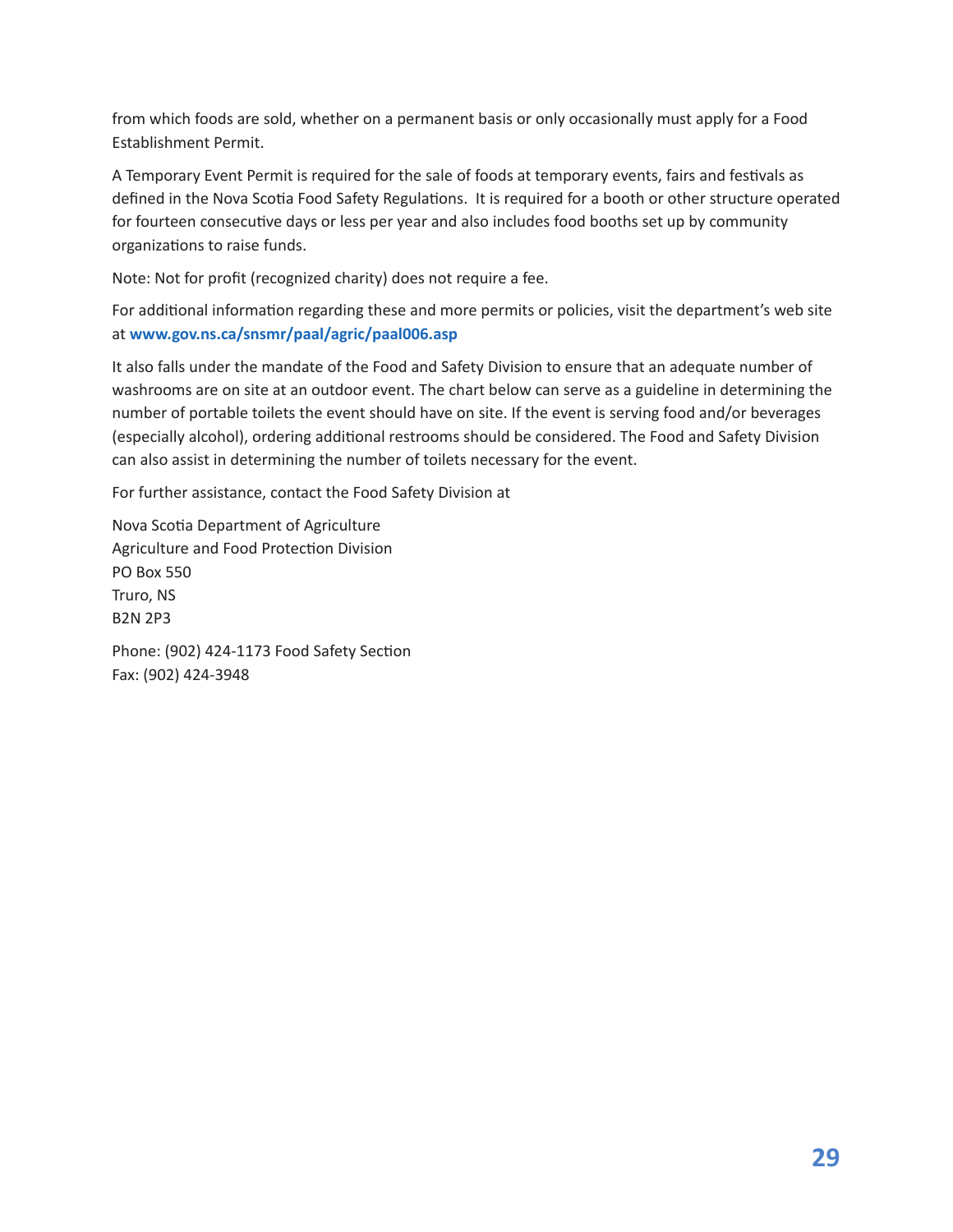#### <span id="page-29-0"></span>**PLEASE PRINT**

| $\mathbf{u}$ | DATE OF EVENT: |  |
|--------------|----------------|--|
|              |                |  |

#### **(2) APPLICANT INFORMATION**

 $\overline{\phantom{0}}$  $\overline{\phantom{0}}$ 

|                                               |                         | Postal Code: The Contract of the Contract of the Code: |
|-----------------------------------------------|-------------------------|--------------------------------------------------------|
| (d) Telephone No.                             | Business:               | Residence:                                             |
| (e) Applicant (promoter) Business License No. |                         | <u> 1989 - Andrea Andrew Maria (h. 1989).</u>          |
| (f) If incorporated:                          | Date of Incorporation:  |                                                        |
|                                               | Incorporation No.       |                                                        |
|                                               | <b>Directors Names:</b> |                                                        |

(g) Names & contact numbers (cellular, direct lines and/or pagers) of persons who will be on site at the event and who will have direct authority and responsibility:

(h) Please list below the names and Business License Numbers of any companies or individuals that will be selling merchandise at the event (i.e. water, food, jewelry, etc) \_\_\_\_\_\_\_\_\_\_\_\_\_\_\_\_\_\_\_\_\_\_\_\_\_\_\_\_\_\_

| (3) EVENT INFORMATION                                               |                                                                                                    |
|---------------------------------------------------------------------|----------------------------------------------------------------------------------------------------|
| (a) Address of Proposed Event:                                      |                                                                                                    |
| (b) Will alcohol be served at the event?                            | Yes<br>No                                                                                          |
| (c) Will minors be admitted (18 and under)                          | Yes<br>No.                                                                                         |
|                                                                     |                                                                                                    |
|                                                                     |                                                                                                    |
|                                                                     |                                                                                                    |
|                                                                     |                                                                                                    |
|                                                                     |                                                                                                    |
|                                                                     | (h) Describe the transportation options to and from the event (i.e. public transit, taxi-cab, etc) |
|                                                                     | (i) Describe automobile parking arrangements for your event patrons (i.e. number & location)       |
|                                                                     | (j) Security Company Name & Business License No:                                                   |
|                                                                     | No.<br>Yes $\Box$                                                                                  |
|                                                                     | (I) Have you budgeted for the cost of the additional policing presence during the event?           |
| (k) Is the Security Company insured for late night events?<br>Yes l | No <b>If YES, how many officers have you budgeted for?</b>                                         |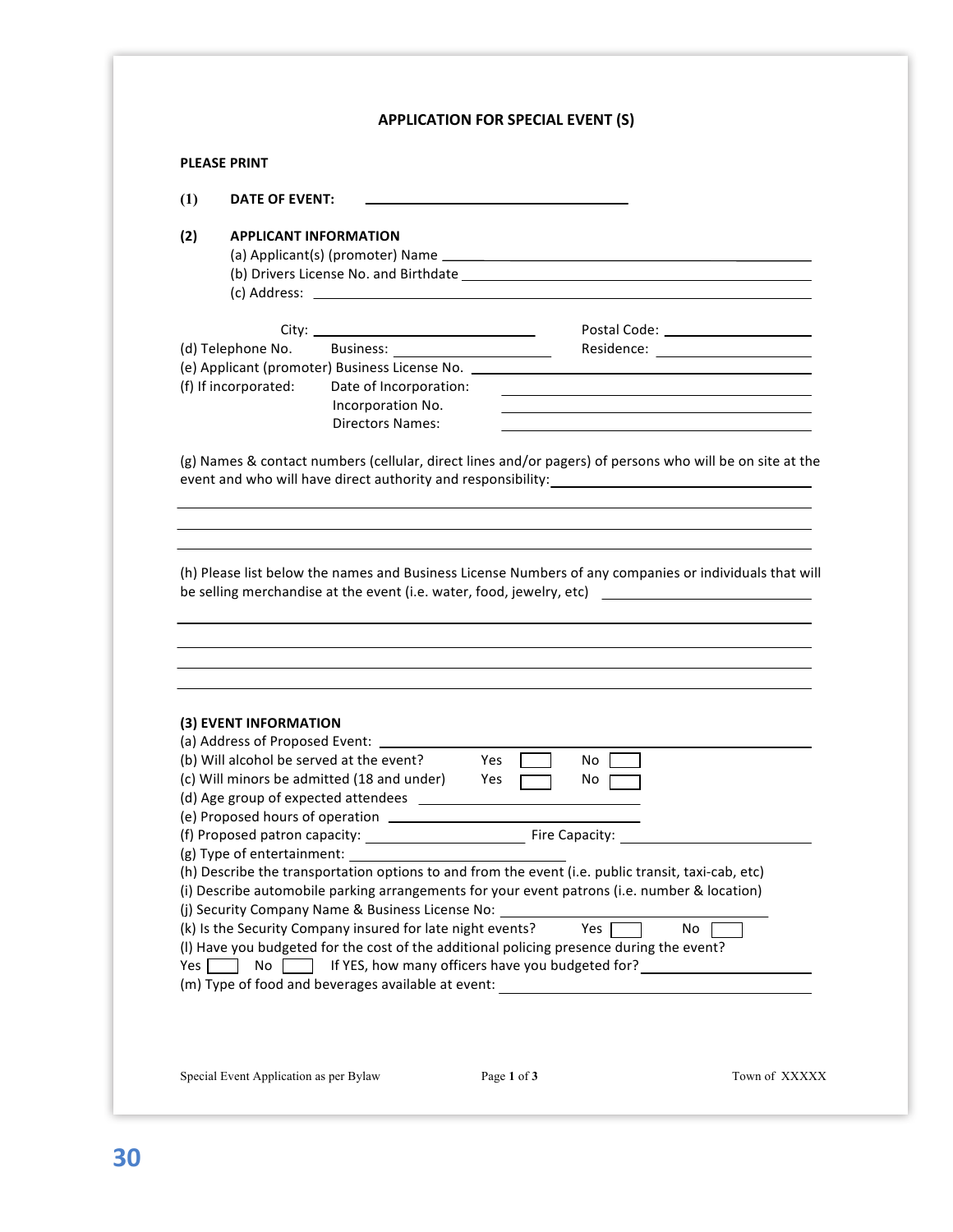| (c) At these events, were there incidents that required police or emergency services to attend?<br>No<br>(d) A non-refundable processing application fee of ________ is attached to this application. (This fee is<br>waived for non-profit and charitable organizations)<br>(e) A letter from the facility owner indicating their approval of the event is attached to this application.<br>(f) Two copies of the complete security/operational plan that meets industry standards are attached to<br>Provisions and details on first aid, security, entrance and line control and post<br>$\bullet$<br>neighbourhood clean-up measures<br>Ensuring that potable water will be available to all participants.<br>To cover the costs of additional policing, as proposed, presented and recommended by the<br>Police Agency. (Payment for additional police officers will NOT be accepted in-lieu of security<br>personnel). Payment for the additional police officers is due prior to issuance of the Permit.<br>To provide space at the event for community based drug and health awareness displays.<br>To accept full responsibility for dealing with ticket holders in the event that a permit is not<br>approved by the Town XXXX.<br>The application must be received by the EMO Coordinator for the Town of XXXXX and application info immediately relayed to the<br>Police Department, XXXXX Fire Department and CAO.<br>Date |                                      | (a) Have you attached two copies of the complete proposal?<br>(b) Have you organized a Special Event before? | Yes<br>No<br>Yes<br>No |
|-----------------------------------------------------------------------------------------------------------------------------------------------------------------------------------------------------------------------------------------------------------------------------------------------------------------------------------------------------------------------------------------------------------------------------------------------------------------------------------------------------------------------------------------------------------------------------------------------------------------------------------------------------------------------------------------------------------------------------------------------------------------------------------------------------------------------------------------------------------------------------------------------------------------------------------------------------------------------------------------------------------------------------------------------------------------------------------------------------------------------------------------------------------------------------------------------------------------------------------------------------------------------------------------------------------------------------------------------------------------------------------------------------------------------------------------|--------------------------------------|--------------------------------------------------------------------------------------------------------------|------------------------|
|                                                                                                                                                                                                                                                                                                                                                                                                                                                                                                                                                                                                                                                                                                                                                                                                                                                                                                                                                                                                                                                                                                                                                                                                                                                                                                                                                                                                                                         | If YES, when & where?<br>Yes.        |                                                                                                              |                        |
|                                                                                                                                                                                                                                                                                                                                                                                                                                                                                                                                                                                                                                                                                                                                                                                                                                                                                                                                                                                                                                                                                                                                                                                                                                                                                                                                                                                                                                         | this application form which include: |                                                                                                              |                        |
|                                                                                                                                                                                                                                                                                                                                                                                                                                                                                                                                                                                                                                                                                                                                                                                                                                                                                                                                                                                                                                                                                                                                                                                                                                                                                                                                                                                                                                         |                                      |                                                                                                              |                        |
|                                                                                                                                                                                                                                                                                                                                                                                                                                                                                                                                                                                                                                                                                                                                                                                                                                                                                                                                                                                                                                                                                                                                                                                                                                                                                                                                                                                                                                         | (5) PROMOTER COMMITMENTS             |                                                                                                              |                        |
|                                                                                                                                                                                                                                                                                                                                                                                                                                                                                                                                                                                                                                                                                                                                                                                                                                                                                                                                                                                                                                                                                                                                                                                                                                                                                                                                                                                                                                         | I / We agree to the following:       |                                                                                                              |                        |
|                                                                                                                                                                                                                                                                                                                                                                                                                                                                                                                                                                                                                                                                                                                                                                                                                                                                                                                                                                                                                                                                                                                                                                                                                                                                                                                                                                                                                                         |                                      |                                                                                                              |                        |
|                                                                                                                                                                                                                                                                                                                                                                                                                                                                                                                                                                                                                                                                                                                                                                                                                                                                                                                                                                                                                                                                                                                                                                                                                                                                                                                                                                                                                                         |                                      |                                                                                                              |                        |
|                                                                                                                                                                                                                                                                                                                                                                                                                                                                                                                                                                                                                                                                                                                                                                                                                                                                                                                                                                                                                                                                                                                                                                                                                                                                                                                                                                                                                                         |                                      |                                                                                                              |                        |
|                                                                                                                                                                                                                                                                                                                                                                                                                                                                                                                                                                                                                                                                                                                                                                                                                                                                                                                                                                                                                                                                                                                                                                                                                                                                                                                                                                                                                                         |                                      |                                                                                                              |                        |
|                                                                                                                                                                                                                                                                                                                                                                                                                                                                                                                                                                                                                                                                                                                                                                                                                                                                                                                                                                                                                                                                                                                                                                                                                                                                                                                                                                                                                                         | <b>NOTE:</b>                         |                                                                                                              |                        |
|                                                                                                                                                                                                                                                                                                                                                                                                                                                                                                                                                                                                                                                                                                                                                                                                                                                                                                                                                                                                                                                                                                                                                                                                                                                                                                                                                                                                                                         |                                      |                                                                                                              |                        |
|                                                                                                                                                                                                                                                                                                                                                                                                                                                                                                                                                                                                                                                                                                                                                                                                                                                                                                                                                                                                                                                                                                                                                                                                                                                                                                                                                                                                                                         |                                      |                                                                                                              |                        |
|                                                                                                                                                                                                                                                                                                                                                                                                                                                                                                                                                                                                                                                                                                                                                                                                                                                                                                                                                                                                                                                                                                                                                                                                                                                                                                                                                                                                                                         |                                      |                                                                                                              |                        |
|                                                                                                                                                                                                                                                                                                                                                                                                                                                                                                                                                                                                                                                                                                                                                                                                                                                                                                                                                                                                                                                                                                                                                                                                                                                                                                                                                                                                                                         |                                      |                                                                                                              |                        |
|                                                                                                                                                                                                                                                                                                                                                                                                                                                                                                                                                                                                                                                                                                                                                                                                                                                                                                                                                                                                                                                                                                                                                                                                                                                                                                                                                                                                                                         |                                      |                                                                                                              |                        |
|                                                                                                                                                                                                                                                                                                                                                                                                                                                                                                                                                                                                                                                                                                                                                                                                                                                                                                                                                                                                                                                                                                                                                                                                                                                                                                                                                                                                                                         |                                      |                                                                                                              |                        |
|                                                                                                                                                                                                                                                                                                                                                                                                                                                                                                                                                                                                                                                                                                                                                                                                                                                                                                                                                                                                                                                                                                                                                                                                                                                                                                                                                                                                                                         | Applicant's Signature & Print        |                                                                                                              |                        |
|                                                                                                                                                                                                                                                                                                                                                                                                                                                                                                                                                                                                                                                                                                                                                                                                                                                                                                                                                                                                                                                                                                                                                                                                                                                                                                                                                                                                                                         |                                      |                                                                                                              |                        |
| Special Event Application as per Bylaw<br>Page 2 of 3<br>Town of XXXXX                                                                                                                                                                                                                                                                                                                                                                                                                                                                                                                                                                                                                                                                                                                                                                                                                                                                                                                                                                                                                                                                                                                                                                                                                                                                                                                                                                  |                                      |                                                                                                              |                        |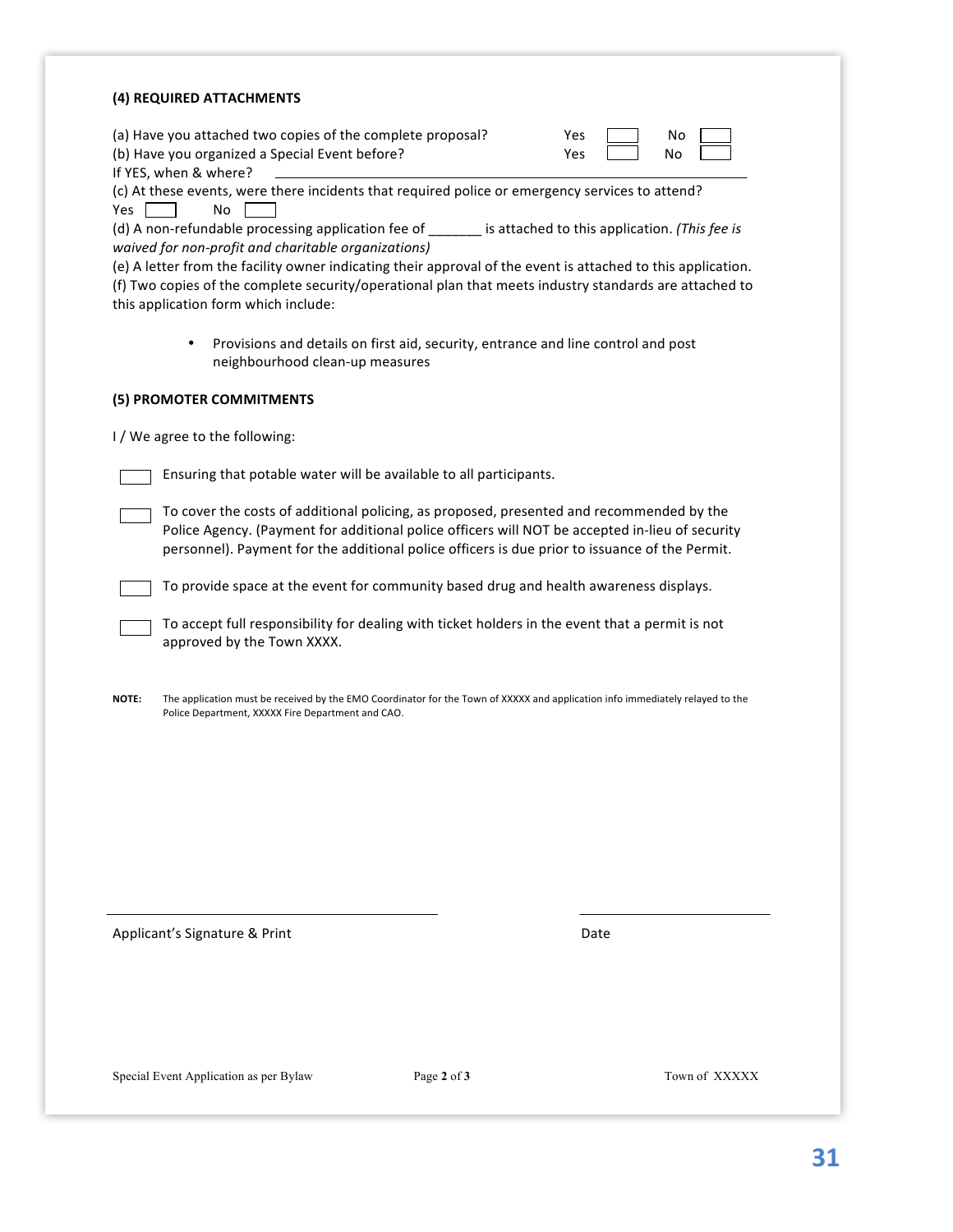## **OFFICE USE ONLY**

| Is the proposed location suitable?<br>Yes $\Box$<br>Maximum Fire Capacity:<br>No<br>$\Box$<br>Are residential uses in close proximity?<br>Yes $\Box$<br>$\Box$<br>Plans Submitted/Approved?<br><b>No</b><br>Yes<br>⊔<br>No.<br>Do you approve of the event?<br>Yes $\Box$<br>Do you approve of the event?<br>Yes $\Box$<br>$\Box$<br>No<br>No<br>Dir. of Planning<br>the control of the control of the control of the control of<br>Fire Chief<br><b>EMO DEPARTMENT</b><br>POLICE DEPARTMENT<br>Operational Plan Submitted/Approved? Yes $\Box$<br>Security Plan Submitted/Approved? Yes □<br>$No \Box$<br>No<br>Do you approve the event?<br>$\Box$<br>Do you approve of the event?<br>Yes $\Box$ No<br>Yes $\square$<br><b>No</b><br>Comments/Conditions:<br>Comments/Conditions:<br><b>EMO Coordinator</b><br>S/Sgt<br>PUBLIC WORKS DEPARTMENT<br><b>ADDITIONAL COMMENTS</b><br>$No$ $\Box$<br>Yes    <br>Yes $\Box$ No<br>П<br>Dir. of Public Works<br>ET TENEN NEUM TENEN NEUM TENEN NEUM TENEN NEUM TENEN NEUM TENEN ZEN HET TENEN NEUM TENEN NEUM TENEN NEUM TENEN NEUM TENEN NEUM TENEN<br><b>PERMITS &amp; LICENSES</b><br>Fees Paid:<br>Yes<br>$\Box$ If no, Reason<br>No<br>$\mathbf{1}$<br>Yes $\Box$<br><b>No</b><br>(Must also be approved & signed off by EMO prior to final approval)<br>Approved: | <b>PLANNING DEPARTMENT</b> |  | <b>FIRE DEPARTMENT</b>   |
|--------------------------------------------------------------------------------------------------------------------------------------------------------------------------------------------------------------------------------------------------------------------------------------------------------------------------------------------------------------------------------------------------------------------------------------------------------------------------------------------------------------------------------------------------------------------------------------------------------------------------------------------------------------------------------------------------------------------------------------------------------------------------------------------------------------------------------------------------------------------------------------------------------------------------------------------------------------------------------------------------------------------------------------------------------------------------------------------------------------------------------------------------------------------------------------------------------------------------------------------------------------------------------------------------------------------|----------------------------|--|--------------------------|
|                                                                                                                                                                                                                                                                                                                                                                                                                                                                                                                                                                                                                                                                                                                                                                                                                                                                                                                                                                                                                                                                                                                                                                                                                                                                                                                    |                            |  | $\Box$<br>$\blacksquare$ |
|                                                                                                                                                                                                                                                                                                                                                                                                                                                                                                                                                                                                                                                                                                                                                                                                                                                                                                                                                                                                                                                                                                                                                                                                                                                                                                                    |                            |  |                          |
|                                                                                                                                                                                                                                                                                                                                                                                                                                                                                                                                                                                                                                                                                                                                                                                                                                                                                                                                                                                                                                                                                                                                                                                                                                                                                                                    |                            |  |                          |
| Operational Plan Submitted/Approved?<br>Do you approve the event?<br>Comments/Conditions:<br>If NO, Reason(s):                                                                                                                                                                                                                                                                                                                                                                                                                                                                                                                                                                                                                                                                                                                                                                                                                                                                                                                                                                                                                                                                                                                                                                                                     |                            |  | l 1<br>П                 |
|                                                                                                                                                                                                                                                                                                                                                                                                                                                                                                                                                                                                                                                                                                                                                                                                                                                                                                                                                                                                                                                                                                                                                                                                                                                                                                                    |                            |  |                          |
|                                                                                                                                                                                                                                                                                                                                                                                                                                                                                                                                                                                                                                                                                                                                                                                                                                                                                                                                                                                                                                                                                                                                                                                                                                                                                                                    |                            |  |                          |
|                                                                                                                                                                                                                                                                                                                                                                                                                                                                                                                                                                                                                                                                                                                                                                                                                                                                                                                                                                                                                                                                                                                                                                                                                                                                                                                    |                            |  |                          |
|                                                                                                                                                                                                                                                                                                                                                                                                                                                                                                                                                                                                                                                                                                                                                                                                                                                                                                                                                                                                                                                                                                                                                                                                                                                                                                                    |                            |  |                          |
|                                                                                                                                                                                                                                                                                                                                                                                                                                                                                                                                                                                                                                                                                                                                                                                                                                                                                                                                                                                                                                                                                                                                                                                                                                                                                                                    |                            |  |                          |
|                                                                                                                                                                                                                                                                                                                                                                                                                                                                                                                                                                                                                                                                                                                                                                                                                                                                                                                                                                                                                                                                                                                                                                                                                                                                                                                    |                            |  |                          |
|                                                                                                                                                                                                                                                                                                                                                                                                                                                                                                                                                                                                                                                                                                                                                                                                                                                                                                                                                                                                                                                                                                                                                                                                                                                                                                                    |                            |  |                          |
|                                                                                                                                                                                                                                                                                                                                                                                                                                                                                                                                                                                                                                                                                                                                                                                                                                                                                                                                                                                                                                                                                                                                                                                                                                                                                                                    |                            |  |                          |
|                                                                                                                                                                                                                                                                                                                                                                                                                                                                                                                                                                                                                                                                                                                                                                                                                                                                                                                                                                                                                                                                                                                                                                                                                                                                                                                    |                            |  |                          |
|                                                                                                                                                                                                                                                                                                                                                                                                                                                                                                                                                                                                                                                                                                                                                                                                                                                                                                                                                                                                                                                                                                                                                                                                                                                                                                                    |                            |  |                          |
|                                                                                                                                                                                                                                                                                                                                                                                                                                                                                                                                                                                                                                                                                                                                                                                                                                                                                                                                                                                                                                                                                                                                                                                                                                                                                                                    |                            |  |                          |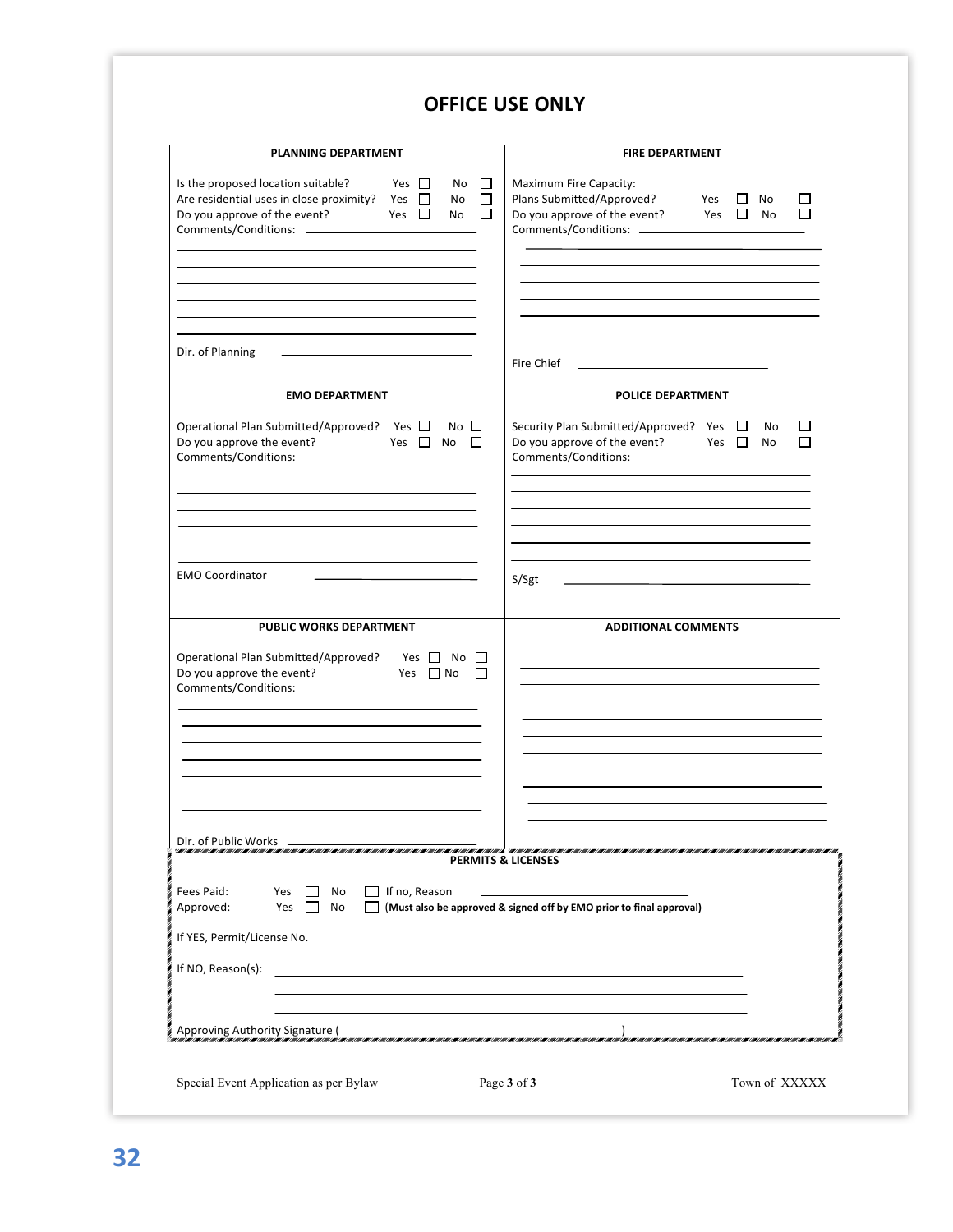# **Special Event Bylaw (Sample)**

#### <span id="page-32-0"></span>**AUTHORITY**

Section 172 (1) (a-c) and (d) (iii-vi) of the *Nova Scotia Municipal Government Act (MGA)* provides municipalities with the power to make bylaws, for municipal purposes, respecting the health, well-being, safety and protection of persons; the safety and protection of property; and respecting nuisances, activities and things that, in the opinion of council, may be or may cause nuisances, including noise, as well as prescribing the hours during which certain noises, or all noise above a certain level, specified in the bylaw is prohibited, authorizing the granting of exemptions in such cases as the bylaw provides, and providing that it is an offence to engage in any activity that unreasonably disturb the peace and tranquility of a neighborhood.

Section 10A of the *Emergency Management Act*- Chapter 8 of the Acts of 1990, amended 2005, c. 48, ss. 1-6; 2007, c. 10, s. 2; 2009, c. 12- An Act to provide for a Prompt and co-ordinated response to a state of Emergency, states that "*Every municipality shall, immediately upon becoming aware of it, inform the Emergency Management Office of any real or anticipated event or emergency that could impact the health, safety or welfare of Nova Scotians, their property or the environment.* 2009, c. 12, s. 3.

#### **INTERPRETATION**

#### 41.01 In this Bylaw, unless the context otherwise requires:

- a) "Coordinator" means the REMO Coordinator for the Town of
- b) "Large" means five hundred (500) or more;
- c) "Special Event" means any event where a large number of people (five hundred or more) are brought together to watch or participate in a commercial dance of other entertainment performance or other event where;
	- (i) the, performance or event is held for the purpose of providing entertainment, whether such entertainment is free or for profit or gain;
	- (ii) tickets maybe be provided or sold and / or an entrance or attendance fee is charged for persons to attend; and
	- (iii) music, noise or sound of any kind or source, including but not limited to amplified, recorded or computer generated music, amplified recorded or computer generated sounds, live music, sound or band music is performed of played.
- d) "Promoter" means the person/organization who has the financial responsibility for the special event including contracting with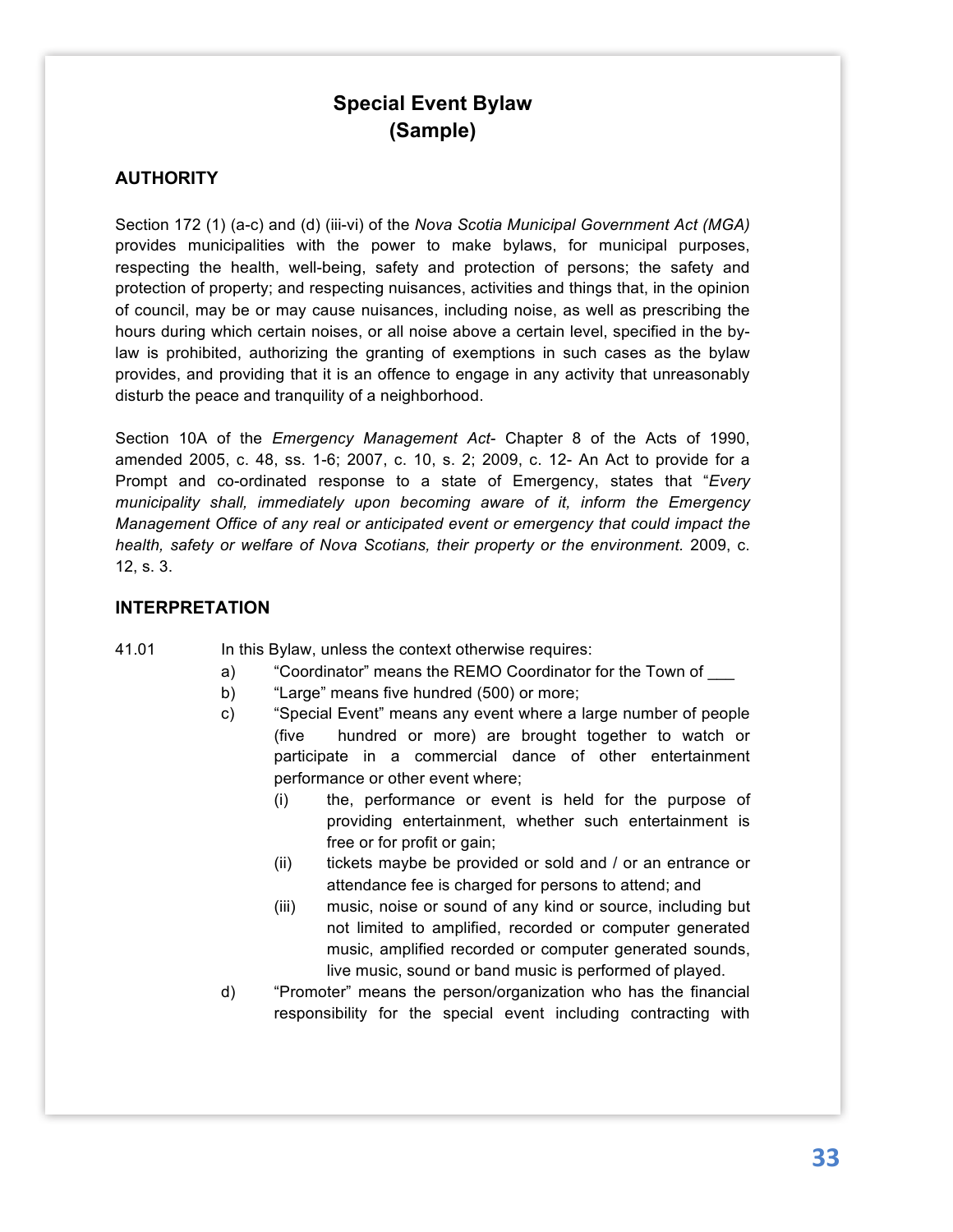entertainers, security firm, overtime policing costs, renting the facility, advertising the special event, and colleting gate receipts;

- e) "REMO" means Regional Emergency Management Organization;
- f) "Town" means the town of

#### **GENERAL PROHIBITION**

- **41.03** (1) Event Permit Application Procedure
	- (a) A **promoter** wishing to organize or hold a **special event** must complete an event application provided by the **Town** for that purpose.
	- (b) The event application specified in subsection (a), must;
		- (i) be signed by the **promoter**;
		- (ii) be presented to the **Coordinator** at least forty-five (45) days prior to the event; and,
		- (iii) be accompanied by an application fee of \$100.
	- (2) Event Permit Requirements
		- (a) The Town will only issue a special event permit for events where:
			- (i) Premises continue to meet all relevant fire, safety, and health regulations/codes;
			- (ii) a payment is made to the **Town** prior to the issuance of the event permit for additional policing services on the basis of such a presented by the RCMP (based up to the maximum capacity of the facility, and as established in the event application);
			- (iii) there is adequate traffic control and security plan in place for the **special event** which includes provisions for:
				- (a) first aid;
				- (b) Entrance control to deter alcohol or illicit drugs being brought to the premises during the special event;
				- (c) Outside inspection and clean up in the vicinity of the premises during and after the event;
				- (d) The employment of a security firm licensed by the Government of Nova Scotia;
				- (e) Traffic control for safe traffic and pedestrian flow.
			- (iv) There is provision for an adequate supply of potable water to those in attendance.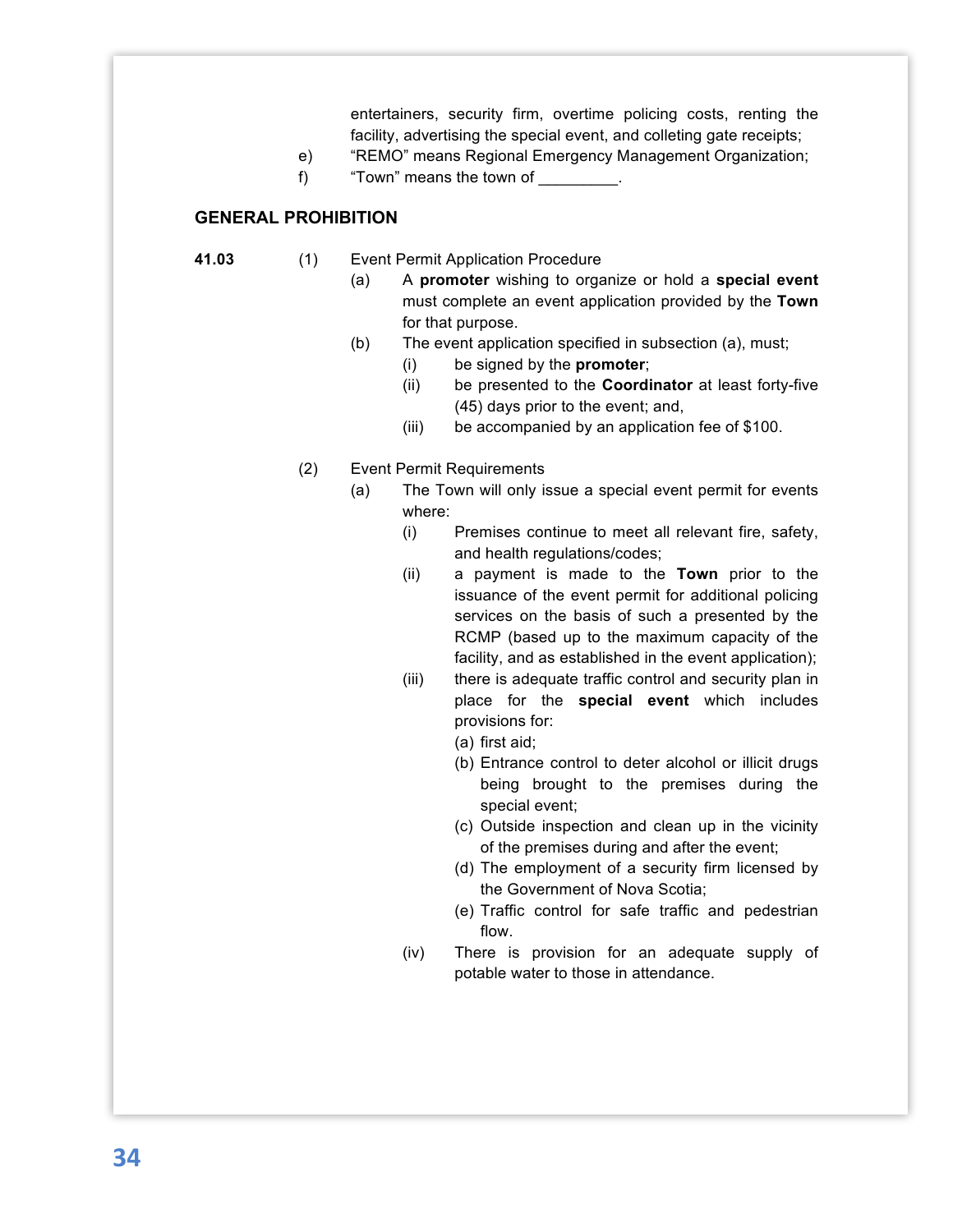#### **SEVERABILITY AND CITATION**

- 41.04 (1) Any person who fails to comply with the provisions of this Bylaw for which no penalty is expressly provided shall be liable on conviction to a penalty of not less than Two Thousand Dollars (\$2,000.00) and not more than Ten Thousand Dollars (\$10,000.00), and in default of payment, to imprisonment for a term not exceeding two (2) months.
	- (2) If any part, section, subsection, clause, or sub clause of this bylaw is, for any reason, held to be invalid by the decision of a court of competent jurisdiction, such decision does not affect the validity of the remaining portions of this bylaw.
	- (3) This bylaw is cited as the "Special Event Bylaw  $\#$  \_\_\_\_\_"

This Bylaw is effective upon publication.

#### **Clerks Annotation (Office Use Only)**

Date of first reading: Dates of advertisement of Notice of Intent to Consider: Date of second reading: \*Date of advertisement of passage of Bylaw: Date of mailing to Minister a certified copy of Bylaw:

**I certify that this Special Event Bylaw # \_\_\_\_was adopted**

**CAO Town of** 

**\_\_\_\_\_\_\_\_\_\_\_\_\_\_\_\_\_\_\_\_\_\_\_\_**

**\*Effective Date of the Bylaw unless otherwise specified in the text of the Bylaw**

*A special thanks to the Town of Windsor for sharing their Special Event Bylaw and Special Event Application.*